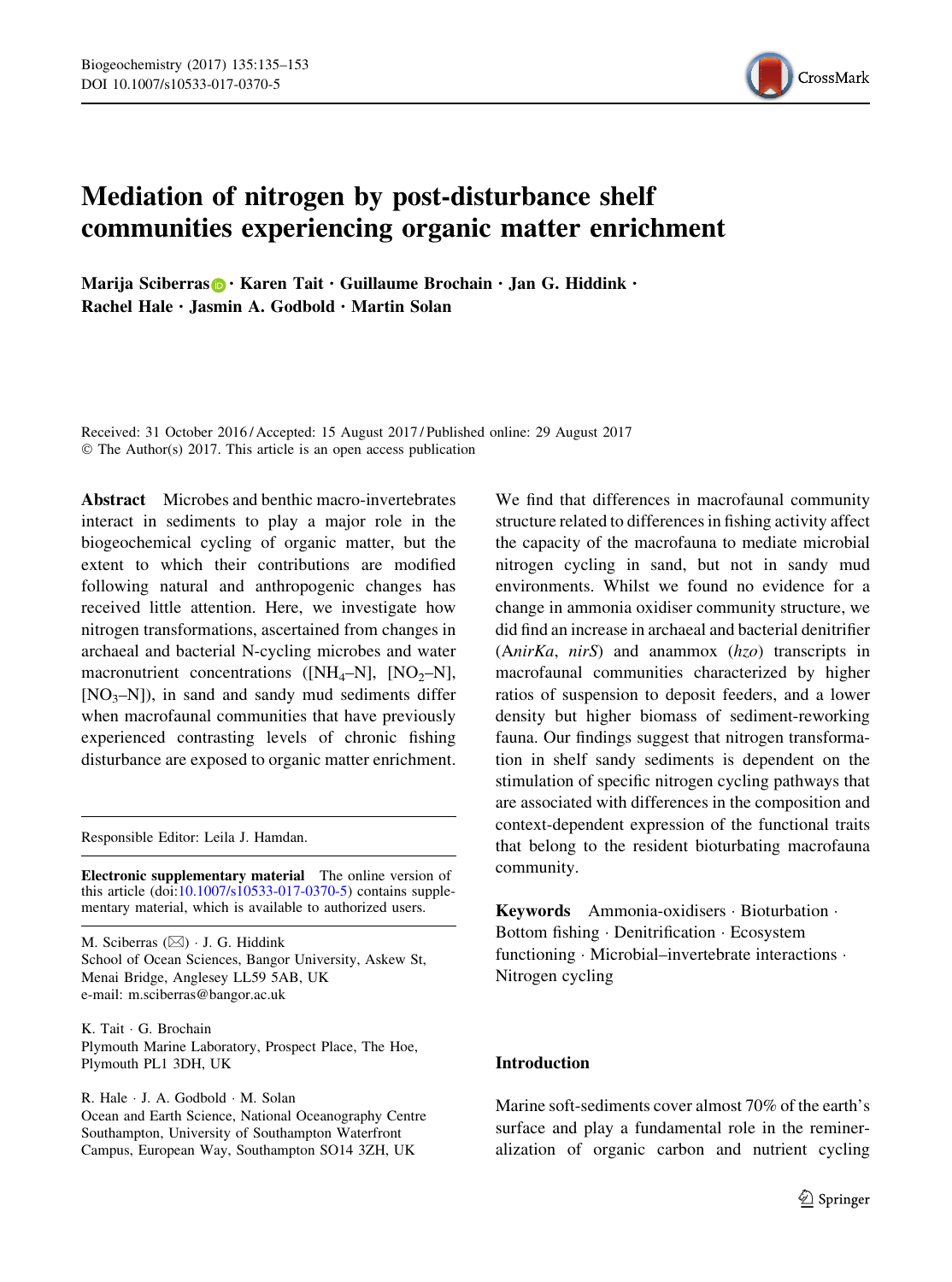(Olsgard et al. [2008\)](#page-17-0). According to current nitrogen budgets, it is estimated that up to 80% of the nitrogen needed by primary producers in shallow shelf seas is provided by benthic remineralization processes, primarily driven by microbial organisms that occur across the oxic/anoxic interface near the sediment surface (Dale and Prego [2002;](#page-16-0) Zehr and Kudela [2011](#page-18-0)). With 23% of the global human population concentrated in coastal areas, at an average density nearly 3 times higher than the global average (Small and Nicholls [2003](#page-17-0)) and an increase in demand in food production, coastal and shelf sea benthic systems are increasingly vulnerable to anthropogenic activities such as fishing and are at higher risk of eutrophication following excessive nutrient input. Any change in the balance and distribution of reactive nitrogen (e.g. ammonium  $NH_4^+$ , nitrite  $NO_2^-$  and nitrate  $NO_3^-$ ), oxygen, and organic substrates are likely to have profound consequences for nitrification, denitrification and anaerobic ammonium oxidation (anammox) that regulate coastal nitrogen budgets (Laverock et al. [2011\)](#page-17-0).

Bottom fishing that uses demersal gear such as trawls and dredges to catch fish, crustaceans and bivalves living in, on or in association with the seabed, exerts a number of pressures on benthic systems that might influence sedimentary nutrient generation and budgets (Pilskaln et al. [1998;](#page-17-0) Olsgard et al. [2008](#page-17-0)). Physical processes such as sediment resuspension and sediment mixing caused by trawling alter grain size distribution, sediment sorting and porosity (Trimmer et al. [2005](#page-17-0)) that may in turn disrupt nitrification and denitrification processes (Rysgaard et al. [1994](#page-17-0); Kitidis et al. [2017](#page-17-0)) through changes in oxygen penetration depth within the sediment (Warnken et al. [2003](#page-18-0)) and burial of organic matter to anoxic layers before aerobic remineralisation can take place (Mayer et al. [1991](#page-17-0); Pilskaln et al. [1998](#page-17-0)). The combination of removal of surficial sediments and mixing or burial of organic matter to depth (Duplisea et al. [2001;](#page-16-0) Warnken et al. [2003\)](#page-18-0) occurs on different time-scales to those of alterations in community structure; changes in porewater and bottom water nutrient levels due to sediment resuspension return to pre-trawling levels within minutes to hours (e.g. Falcão et al. [2003;](#page-16-0) Trimmer et al. [2005;](#page-17-0) Goldberg et al. [2014](#page-16-0)), whilst microbial assemblage structure and biomass in the surficial sediment layers (upper 1 cm) return to pre-disturbance levels within days (Fiordelmondo et al. [2003](#page-16-0)) to

4–6 months (Watling et al. [2001\)](#page-18-0). In contrast, macrofaunal communities can take up to 4–5 years to recover (Kaiser et al. [2006](#page-17-0); Lambert et al. [2014](#page-17-0)). Over extended and repeated periods of fishing activity, changes in the functional composition of invertebrate communities can have a disproportionate influence on nutrient cycling through changes in the bioturbation potential of the benthic community (Duplisea et al. [2001;](#page-16-0) Widdicombe et al. [2004\)](#page-18-0). The active redistribution of particles (bioturbation) and fluids (bioirrigation) by infaunal macro-invertebrates, such as bivalves, polychaetes and crustaceans, directly contributes to the spatial and temporal heterogeneity of oxic and anoxic zones (Bertics and Ziebis [2009](#page-16-0)), organic matter availability (Levin et al. [1997](#page-17-0)) and the distribution of metabolic electron acceptors (Fanjul et al. [2007\)](#page-16-0) that are important in controlling microbial process rates (Gilbertson et al. [2012;](#page-16-0) Laverock et al. [2014\)](#page-17-0). The close association between the macrobenthic invertebrate community composition and microbial activity suggests that a reduction in bioturbation potential of the benthic community ensuing from the loss or change in relative composition of invertebrate species associated with bottom fishing will lead to changes in microbial-mediated processes such as nitrification, denitrification and anammox. Relative to the direct physical effects of fishing gear on sediment and faunal structure, however, the extent to which microbial–invertebrate coupling is modified and affects nutrient budgets in post-disturbance communities has received little attention.

Fluctuations in organic matter input following events such as algal blooms or run-off associated with high intensity precipitation, also have a prominent influence on benthic invertebrate fauna (van Oevelen et al. [2009](#page-17-0); Zhang et al. [2015\)](#page-18-0) and microbial community composition (Franco et al. [2007](#page-16-0); Mayor et al. [2012;](#page-17-0) Tait et al. [2015\)](#page-17-0). Benthic communities may be affected positively as food becomes available to both invertebrate grazers and bacteria and archaea, or negatively because an excess of organic matter may result in deoxygenation of the sediment (Quijón et al. [2008;](#page-17-0) Mayor et al. [2012](#page-17-0)). Zhang et al. ([2015\)](#page-18-0) observed a doubling effect on macrofaunal production and biomass during a spring algal bloom relative to the end of the bloom in the Western English Channel. Increases in organic matter have also been related to increases in bacterial biomass (Tait et al. [2015\)](#page-17-0), in bacterial growth efficiency and carbon mineralization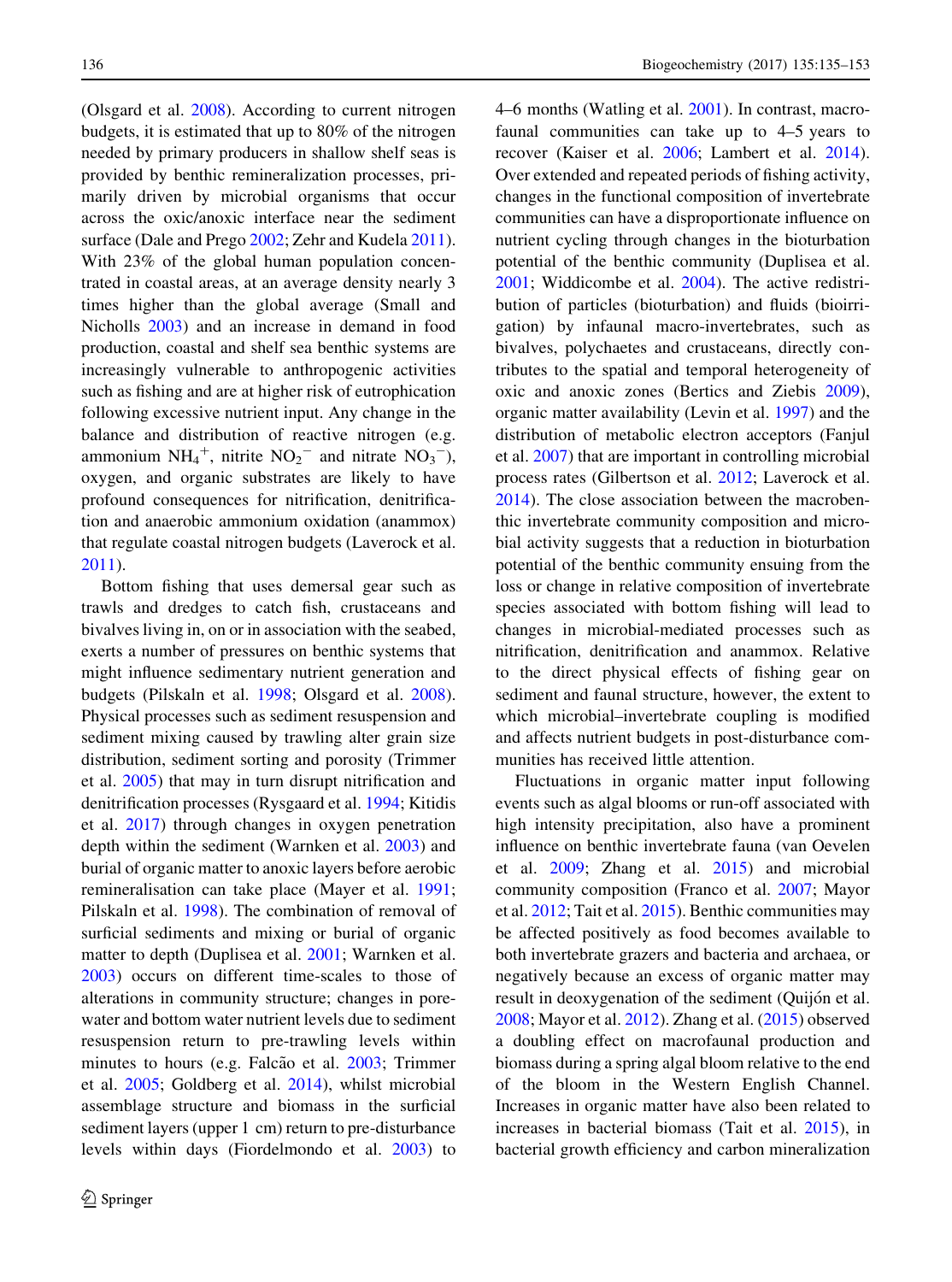<span id="page-2-0"></span>(Mayor et al. [2012\)](#page-17-0), leading to subsequent increases in  $NH_4^+$  sediment flux, oxygen consumption and denitrification (Caffrey et al. [1993;](#page-16-0) Conley and Johnstone [1995\)](#page-16-0). Whether post-disturbance benthic communities retain the assimilative capacity to 'process' systemlevel nutrient inputs has not been adequately evaluated.

Here, we investigate how post-disturbance macroinvertebrate communities affect archaeal and bacterial N-cycling community activity and composition and associated nutrient concentrations. We compare communities (macro-invertebrate and microbial) from sites that have been exposed to different levels of chronic fishing activity, on the a priori assumption that benthic macro-invertebrate communities would be restructured by chronic physical disturbance and that the adjusted post-disturbance community would persist long after the perturbation event (Kaiser et al. [2006\)](#page-17-0). Further, we examine whether the effect of organic matter enrichment is sufficient to alter nitrogen dynamics by activating the microbial community. Our motivation was that the addition of organic matter would likely result in an increase in microbial activity, leading to increases in  $NH_4^+$  sediment flux, oxygen consumption and denitrification that might be sufficient to offset any negative biogeochemical effects related to faunal change associated with prior fishing activity. To widen the generalizability of our conclusions, we examine the effects of chronic fishing disturbance and organic matter enrichment on nitrogen cycling in different sediment types; a diffusion dominated community (sandy mud) and an advection dominated community (sand). We assume that the level of biogeochemical performance that is realized in either sediment type will depend at least in part on the structure and composition of the post-disturbance macro-invertebrate community, as the active redistribution of particles and fluids by the macrofauna disproportionately influences benthic fluxes and total benthic metabolism (Mermillod-Blondin et al. [2004](#page-17-0); Mermillod-Blondin and Rosenberg [2006\)](#page-17-0).

#### Methods

Sediment collection and experimental set-up

In order to investigate how the effects of organic matter enrichment (levels: Non-enriched and Enriched) and previous exposure to bottom fishing (levels: Low and High) affect macro-invertebrate activity and microbial transformations of nitrogen in sand (S) and in sandy mud (sM) communities, we collected and maintained intact sediment cores  $(n = 40, 5$  cores per treatment: LWH,  $20 \times 20 \times 12$  cm) with their associated fauna using a 0.1 m2 NIOZ (Netherlands Institute for Sea Research, Texel) corer from two fishing grounds in the Irish Sea. Sandy (S) sites were located off the east coast of the Isle of Man where scallop dredging for Pecten maximus and some otter trawling for Aequipecten opercularis occurs, whereas sand muddy (sM) sites were located off the coast of Cumbria, England, where otter trawling for Nephrops norvegicus and gadoid fish occurs (Table 1). Logistics such as available ship time for collecting and storage space in constant-temperature rooms for housing the mesocosms posed limitations on the number of withintreatment replicates for this study. We acknowledge that we used a relatively small number of replicates

| Site<br>code  | Geographical<br>location (latitude,<br>longitude) | Fishing frequency<br>(times fished per<br>annum) | Depth<br>(m) | Tide<br>stress<br>$(Nm^{-2})$ | Wave<br>stress<br>$(Nm^{-2})$ | Sand $(\%)$      | Mud $(\%)$       | Organic<br>matter<br>(mg) |
|---------------|---------------------------------------------------|--------------------------------------------------|--------------|-------------------------------|-------------------------------|------------------|------------------|---------------------------|
| $sM-$<br>low  | 54.15 N, $-3.63$ W                                | 3.8                                              | 26.00        | 0.17                          | 0.69                          | $33.48 \pm 2.62$ | $66.48 \pm 2.62$ | $70 \pm 6.33$             |
| $sM-$<br>high | 54.26 N, $-3.73$ W                                | 8.4                                              | 28.54        | 0.22                          | 0.68                          | $36.43 + 1.98$   | $63.55 \pm 1.99$ | $90 \pm 12.65$            |
| S-low         | 54.20 N, $-4.05$ W                                | 0.25                                             | 19.80        | 0.17                          | 1.00                          | $99.51 \pm 0.38$ | $0.02 \pm 0.02$  | $40 \pm 6.33$             |
| $S-$<br>high  | 54.26 N, $-4.19$ W                                | 1.63                                             | 18.79        | 0.11                          | 0.73                          | $94.2 \pm 0.68$  | $4.7 \pm 0.53$   | $70 \pm 9.49$             |

Table 1 Summary of environmental characteristics and bottom fishing frequency of our study sites

Values for percent sand, percent mud and organic matter content (mg) are given as mean  $\pm$  SE (n = 10)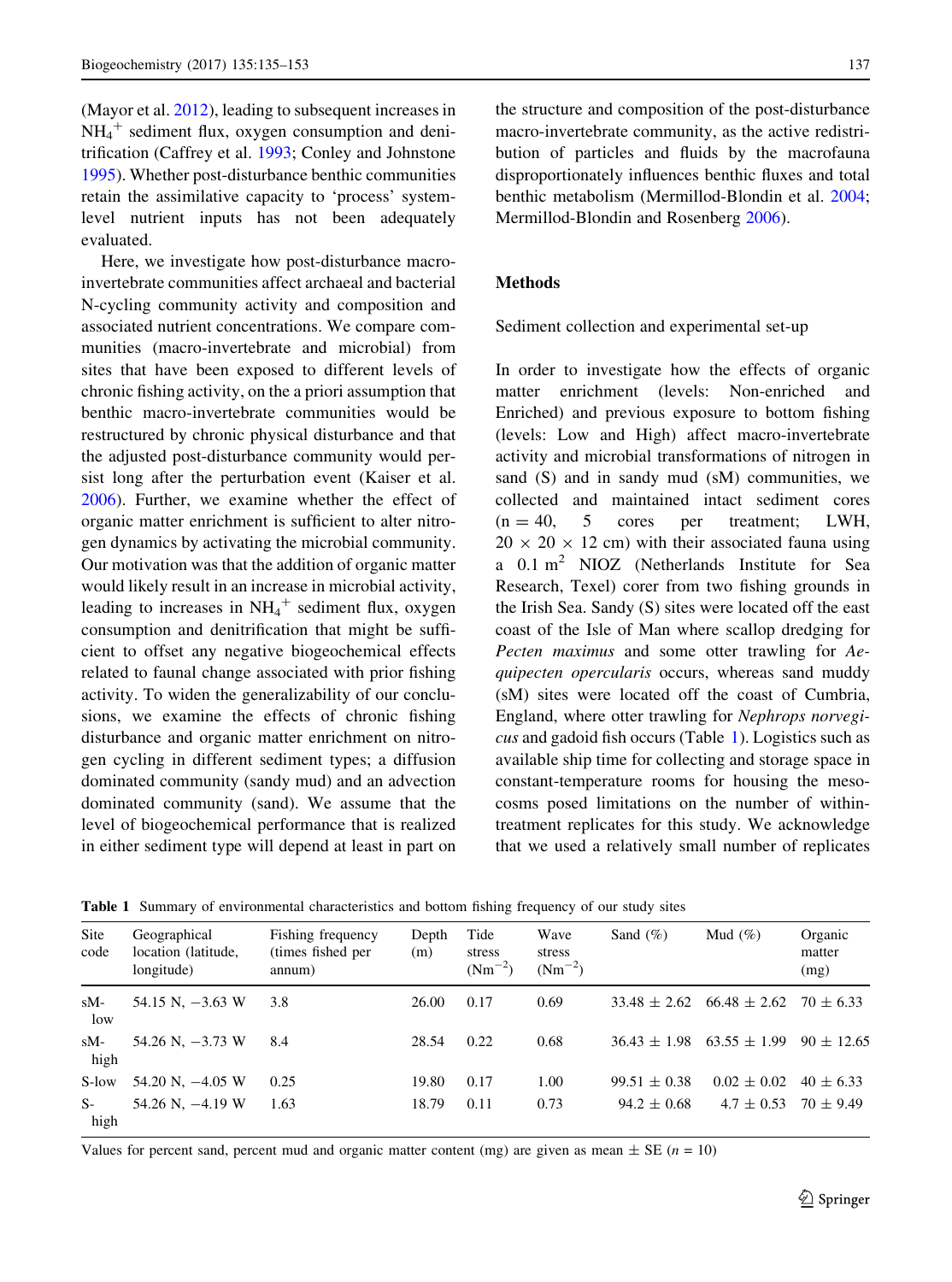and caution that p-values close to a probability value of 0.05 should be interpreted with care; nonetheless we adopt a conservative approach and present marginal  $(p < 0.075)$  findings that indicate possible trends. Within each fishing ground, sediment cores were collected from two sites of contrasting exposure to chronic fishing disturbance (Table [1\)](#page-2-0). We categorized fishing activity at each site by calculating the number of times the site is swept by bottom fishing gear in a year ( $km^2$  swept  $km^{-2}$  seabed year<sup>-1</sup>) using Vessel Monitoring System (VMS) records for UK registered vessel  $>15$  m over the 3 year period prior to our survey (further details in Sciberras et al. [2016](#page-17-0)). Since VMS is only mandatory for vessels over 15 m (EC 2003), the activity of vessels smaller than 15 m, particularly those between 8 and 15 m is not represented. Therefore, estimates of fishing frequency may be underestimates of the actual fishing intensity, but as the spatial distribution of large and small trawlers are correlated, our measure of fishing frequency is a useful indicator of the relative fishing disturbance experienced by benthic communities at the sampled sites. Variation in habitat characteristics (e.g. sediment grain size composition, organic matter content, water depth, bottom temperature and tidal shear stress) among replicate cores collected from within each of the two sediment types was minimized to ensure that any observed differences reflected differences associated with changes in species composition due to fishing rather than environmental variability (Table [1,](#page-2-0) Electronic Supplementary Material (ESM) 1). Sediment grain size and organic matter content were determined for a separate sediment sample ( $\phi = 5$  cm, 5 cm deep) taken from each NIOZ core sample collected on-site. A combination of dry sieving  $(1-9.5 \text{ mm at } 0.25\varphi \text{ intervals})$  and laser diffraction techniques (Malvern 2000 particle sizer, range:  $0.21-1003.44 \mu m$ ) were used to produce a complete particle size distribution. Organic matter content was estimated by mass loss on ignition of  $\sim$  5 g of dried sediment at 550 °C for 6 h (Holme and McIntyre [1984\)](#page-16-0).

Each intact sediment core was transferred to a Perspex aquarium, overlaid by  $\sim 20$  cm (8 L) of ambient seawater and incubated in the laboratory in the dark at constant temperature (13  $^{\circ}$ C, approximating mean sea bottom temperature during the sampling period, 22–28th June 2015) for 1 month. The experimental period incorporated a 15 day acclimatization period prior to the addition of organic matter and a 15 day experimental period following the addition of organic matter. Enriched treatments ( $n = 20$ ) received 50 mL of the microalga Isochrysis galbana on day 16 (concentration of  $\sim$  22 cells  $\mu L^{-1}$ ; based on field observations of chlorophyll-a levels at  $\sim$  10 m depth for the central Celtic Sea during a typical spring algal bloom, pers. comm. Dr. Alex Poulton, National Oceanography Centre, Southampton). All aquaria were aerated by bubbling with filtered air for the duration of both the acclimatization and experimental periods.

Water nutrient, microbial and macro-invertebrate community analysis

A pre-filtered  $(0.45 \mu m, NALGENE)$  water sample was collected from approximately mid-point of the overlying water column of each aquarium at the end of the experiment. Absolute concentrations of ammonium [NH<sub>4</sub>–N], nitrite [NO<sub>2</sub>–N] and nitrate [NO<sub>3</sub>–N] were quantified using colorimetric techniques and a segmented flow nutrient autoanalyser (Bran and Luebbe, Model AAIII).

To quantify abundance and activity of N-cycling associated microbes, sediment samples (1 mL) were collected from the top 1 cm of the sediment from each core at the end of the experiment and added to a LifeGuard Soil Preservation Solution (MoBio Laboratories, Inc., Carlsbad, California, USA) and stored at  $-20$  °C until further analysis. RNA and DNA were extracted from 0.4 g sediment samples using the RNA PowerSoil® Total RNA Isolation Kit with the RNA PowerSoil<sup>®</sup> DNA Elution Accessory Kit (MoBio Laboratories, Inc., Carlsbad, California, USA). Changes in the abundance of transcripts for key nitrogen cycling processes, nitrification (archaeal and bacterial ammonia monooxygenase, amoA that convert  $NH_4^+$  into  $NO_2^-$  and  $NO_3^-$ ), denitrification (archaeal and bacterial nitrite reductase,  $nirK$  and  $nirS$ that convert  $NO_3$ <sup>-</sup> into  $N_2$ ) and anammox (hydrazine oxidoreductase, hzo that converts  $NO_2$ <sup>-</sup> and  $NH_4$ <sup>+</sup> into  $N_2$ ) were analysed via quantitative PCR (qPCR). In addition, as proxies for bacterial and archaeal abundance and activity, archaeal and bacterial 16S rRNA genes and 16S RNA were also quantified. Terminal Restriction Fragment Length Polymorphism (T-RFLP) was used to compare the impact of fishing frequency and organic matter addition on the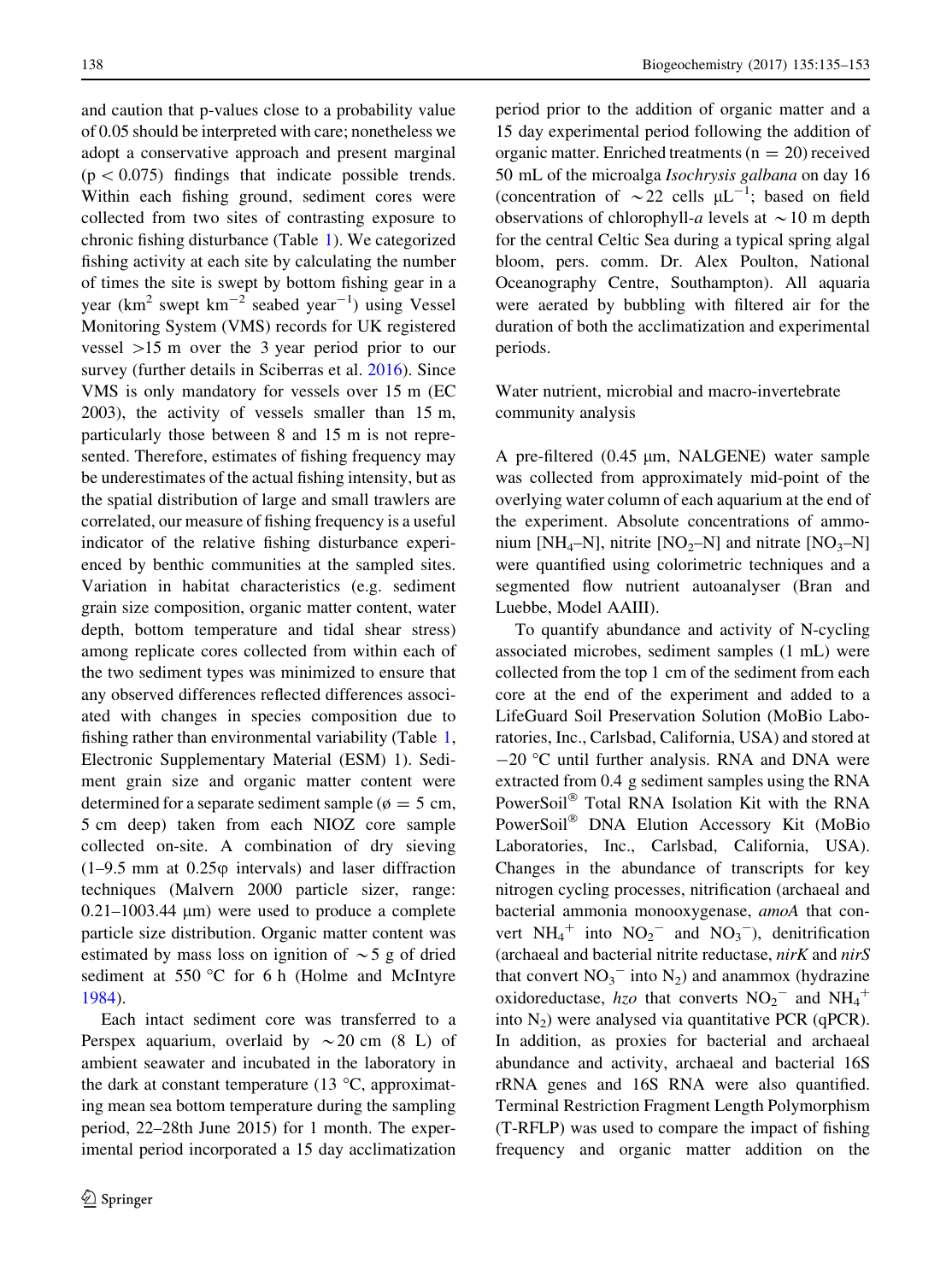composition of total and active bacterial and archaeal communities. A detailed methodology for RNA, DNA and gene extraction, qPCR and associated primers and T-RFLP is provided in ESM2.

All invertebrates were recovered (500 µm sieve), fixed and preserved in 4% formaldehyde solution for subsequent identification to the highest practicable taxonomic resolution (mostly species) and the abundance and wet weight of each taxon was measured after blotting. Tube worms were weighed excluding tubes. The values of total biomass include fragments of organisms that could not be assigned to specific taxa.

#### Statistical analysis

Statistical analyses to examine the effects of fishing frequency and organic matter enrichment on benthic communities (macrofauna, microbial) and water nutrients were kept separate for sand and sandy mud, primarily because the fisheries under study at the two sediment types use different fishing gears and operate in distinct habitat types with taxonomically different communities and because the range of fishing frequency was not comparable between the two study locations (Table [1\)](#page-2-0). At the sandy mud fishing ground, very low or no fishing sites were characterized by different habitat conditions (sediment composition, tide and wave stress) from sites where fishing occurred. Therefore, sampling from sites with fishing frequency comparable to that in sand for the low fishing frequency treatment would have biased our conclusions about the effects of fishing and enrichment in sandy mud. The terms 'low' and 'high' are therefore used in a relative sense.

Linear regression models (full factorial, independent nominal variables: fishing frequency F, organic matter enrichment E) were fitted for the response variables for the invertebrate community (total invertebrate density, biomass and species richness, the ratio of suspension to deposit feeders), microbial community (abundance of bacterial and archaeal nitrifiers (AOB amoA, AOA amoA), denitrifiers (AnirKa, nirS), and anammox  $(hzo)$ ) and associated concentrations of dissolved inorganic nitrogen ( $[NH_4-N]$ ,  $[NO_2-N]$  and  $[NO<sub>3</sub>–N]$ ). The ratio of suspension to deposit feeders was examined as an indicator of compositional and functional change, as high levels of suspension feeder mortality (relative to deposit feeders) in fished areas

have been shown to reduce the benthic oxygen demand and result in higher rates of nitrification (Allen and Clarke [2007\)](#page-16-0). Information on species feeding mode was obtained from the biological traits database generated from the BENTHIS project (Bolam et al. [2014,](#page-16-0) [http://www.benthis.eu/en/benthis/](http://www.benthis.eu/en/benthis/Results.htm) [Results.htm](http://www.benthis.eu/en/benthis/Results.htm), accessed 16 July 2016). Further, to assess whether the sediment reworking potential of the macro-invertebrate community differed among treatments, species were classified as epifauna (E), surficial modifiers (SM), biodiffusors (B), upwards/downwards conveyors (C) and regenerator (R) following Solan et al. ([2004\)](#page-17-0) and updated by Queiros et al. ([2013](#page-17-0)). Epifaunal organisms include species that occur predominantly above the sediment–water interface whose activities are limited to the near-surface sediment. Surficial modifiers are organisms whose activities are mostly restricted to the uppermost few centimetres of the sediment, rarely venturing above the sediment– water interface. Biodiffusors include organisms with activities that usually result in a constant and random local sediment biomixing over short distances (ca. 5 cm). Conveyors include burrow-building species that are vertically oriented in the sediment typically feeding head-down (upward conveyors) or head-up (downward conveyors) at depth in the sediment. Regenerators are excavators that dig and continuously maintain burrows in the sediment and by doing so they mechanically transfer sediment from depth to the surface (Solan et al. [2004](#page-17-0); Kristensen et al. [2012](#page-17-0)). Density and biomass was summed to obtain the total of each reworking mode. A linear regression model incorporating the independent terms mode of sediment reworking  $(R_i)$ , fishing frequency  $(F)$ , organic matter enrichment (E), and their interactions, was fitted for total density and total biomass. A significant interaction term  $(F:R_i, E:R_i)$  or  $F: E:R_i)$  would indicate that changes in total density or total biomass reflect differences in response across bioturbation groups that depend on fishing frequency and/or organic matter enrichment.

Where there was evidence of violation of homogeneity of variance, the data were analyzed using a generalised least squares (GLS) estimation procedure to allow the residual spread to vary with individual independent variables (Zuur et al. [2009\)](#page-18-0). To determine the optimal variance structure, we compared the full linear regression models to the equivalent GLS models incorporating specific variance structures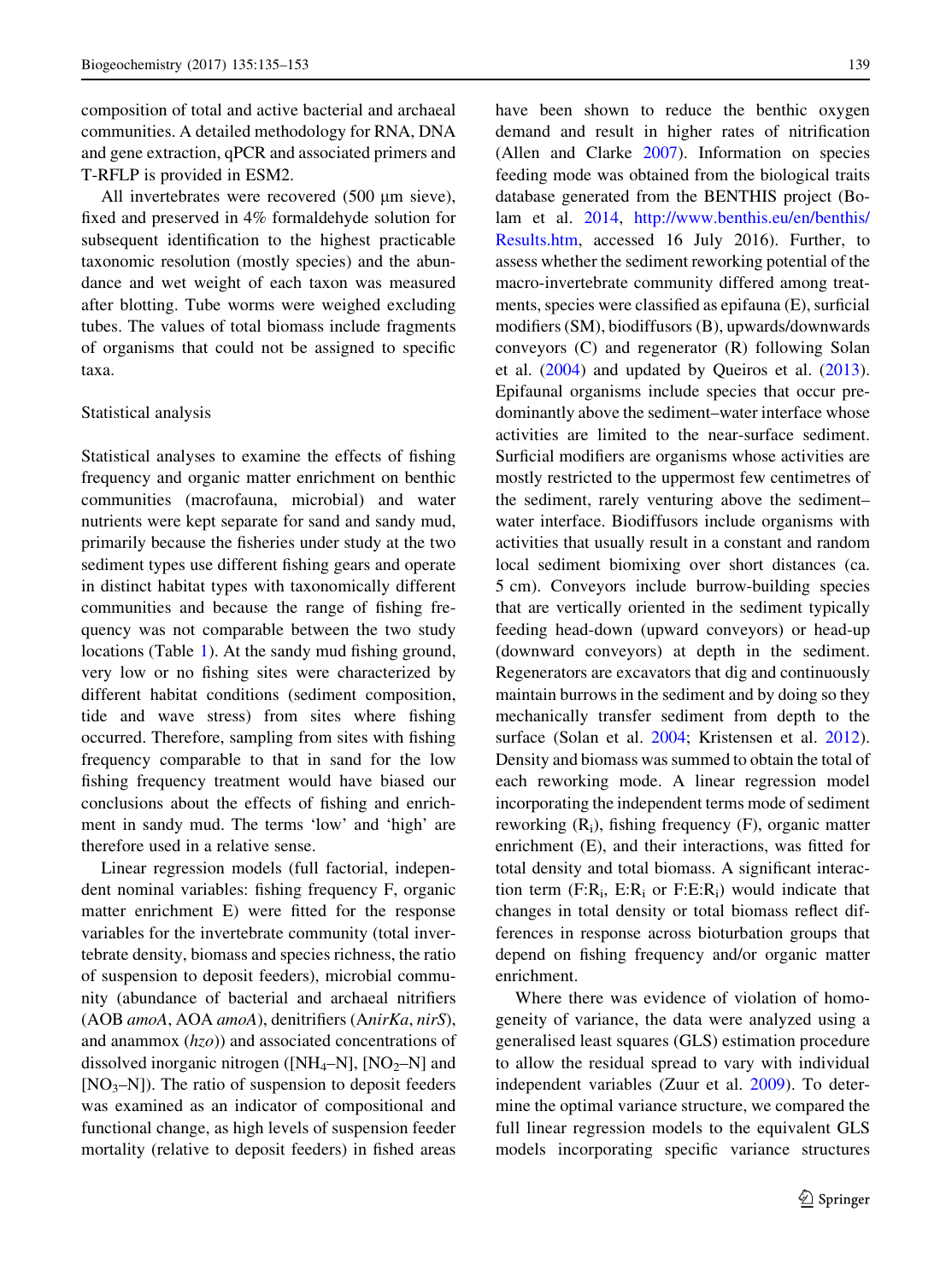using Akaike information criteria (AIC) and by inspection of model residual patterns. The optimal fixed-effects structure was then obtained by applying a backward selection using the likelihood ratio test obtained by maximum-likelihood (ML) estimation. Following Zuur et al. [\(2009](#page-18-0)), the optimal model was estimated using REML estimation. Homogeneity of residuals was established through visual examination of plotted standardized residuals versus fitted values. All analyses were performed using the nlme package (v. 3.1, Bates et al. [2013\)](#page-16-0) in the R statistical and programming environment (R Development Core Team [2005](#page-17-0)). A summary of the linear regression models output is presented here, coefficient tables that indicate the direction and magnitude of differences among treatments are presented in supplementary material, ESM 3. Unless indicated differently, univariate results are expressed as mean  $\pm$  standard error.

Differences in macrofaunal and microbial community composition associated with different fishing frequency and organic matter enrichment treatments were examined using PERMANOVA (Permutational analysis of variance). The relative contribution of species to significant effects was identified using SIMPER (Similarity percentages). All PER-MANOVA and SIMPER analyses were conducted in PRIMER-E (Version 7, [http://www.primer-e.](http://www.primer-e.com/) [com/](http://www.primer-e.com/)).

### Results

#### Sandy sediments

Macro-invertebrate density ranged from 100 to 3700 ind.  $m^{-2}$ , total biomass from 1 to 853.25 gWW  $m^{-2}$ and species richness from 3 to 22, but were not affected by fishing frequency or organic matter enrichment (Models 1–3, Table [2\)](#page-6-0). However, the ratio of suspension to desposit feeders (Model 4, Table [2;](#page-6-0) Fig. [1](#page-7-0)a) and overall macro-invertebrate composition (PERMA-NOVA, density: Pseudo- $F = 6.79$ ,  $p = 0.001$ ; biomass: Pseudo-F = 2.56,  $p = 0.009$ ; nMDS Fig. [1b](#page-7-0)) were dependent on the frequency of fishing. The nMDS ordination for density and biomass data was very similar, therefore only that for density is presented in Fig. [1b](#page-7-0). Deposit feeders such as the polychaete Lagis koreni and the echinoderms Leptosynapta inhaerens, Echinocardium cordatum and Echinocyamus pusillus were more abundant than suspension feeders in communities that had previously experienced a low frequency of bottom fishing (density: deposit feed $ers = 635 \pm 155$  ind.  $m^{-2}$ , suspension feeders =  $92.5 \pm 20$  ind. m<sup>-2</sup>), whereas suspension feeders such as Phoronis sp., Owenia fusiformis and Abra alba were more abundant in communities that had previously experienced a high frequency of bottom fishing (density: deposit feeders  $= 262.5$  $\pm$  70 ind. m<sup>-2</sup>, suspension feeders =  $357.5 \pm$ 47.5 ind.  $m^{-2}$ ) (Table [3](#page-8-0)a). Compositional differences were largely associated with a higher density of echinoderms (in particular L. inhaerens, E. cordatum, juvenile asteroids and E. pusillus) at lower fishing frequency, and a higher density of polychaetes (O. fusiformis, Magelona spp., Sthenelais limicola, Ophelina acuminata and Chaetozone sp.) (SIMPER, Table [3a](#page-8-0)) and larger individuals of E. cordatum (34 g) and the bivalves Acanthocardia echinata  $(6 \text{ g})$ , Chamelea striatula  $(3 \text{ g})$  and Thracia phaseolina (1.4 g) at the higher fishing frequency sites (SIMPER, Table [3](#page-8-0)b).

Sediment reworking group density depended on the interactive effects of sediment reworking group identity and the frequency of fishing (Model 5, Table [2](#page-6-0)); biodiffusor (e.g. E. cordatum, Glycera oxycephala) and conveyor species (e.g. L. koreni, T. phaseolina, Spiophanes bombyx) were more abundant after a low frequency of fishing (density:  $492.5 \pm 133.28$  and  $430 \pm 172.92$  ind. m<sup>-2</sup>, respectively) than they were after a high frequency of fishing (density:  $180 \pm 80.78$  and  $197.5 \pm 42.89$  ind. m<sup>-2</sup>, respectively) (Fig. [2](#page-11-0)a). Sediment reworking group biomass, however, was dependent on the independent effects (Model 6, Table [2\)](#page-6-0) of organic matter enrichment (Fig. [2](#page-11-0)b) and sediment reworking group identity (Fig. [2](#page-11-0)c), with a greater biomass attributed to biodiffusors (e.g. E. cordatum, Sigalion mathilde, Lumbrineris sp.) and when sediments were enriched with organic matter.

T-RFLP profiling for archaeal and bacterial 16S rRNA genes revealed significant differences in the total microbial community structure between communities that experienced low and high frequency of fishing activity (PERMANOVA: Archaea, Pseudo- $F = 2.22$ ,  $p = 0.05$ ; Bacteria, Pseudo-F = 4.03,  $p = 0.03$ ), but not among enriched and non-enriched treatments (Archaea, Pseudo-F =  $0.66$ , p =  $0.61$ ;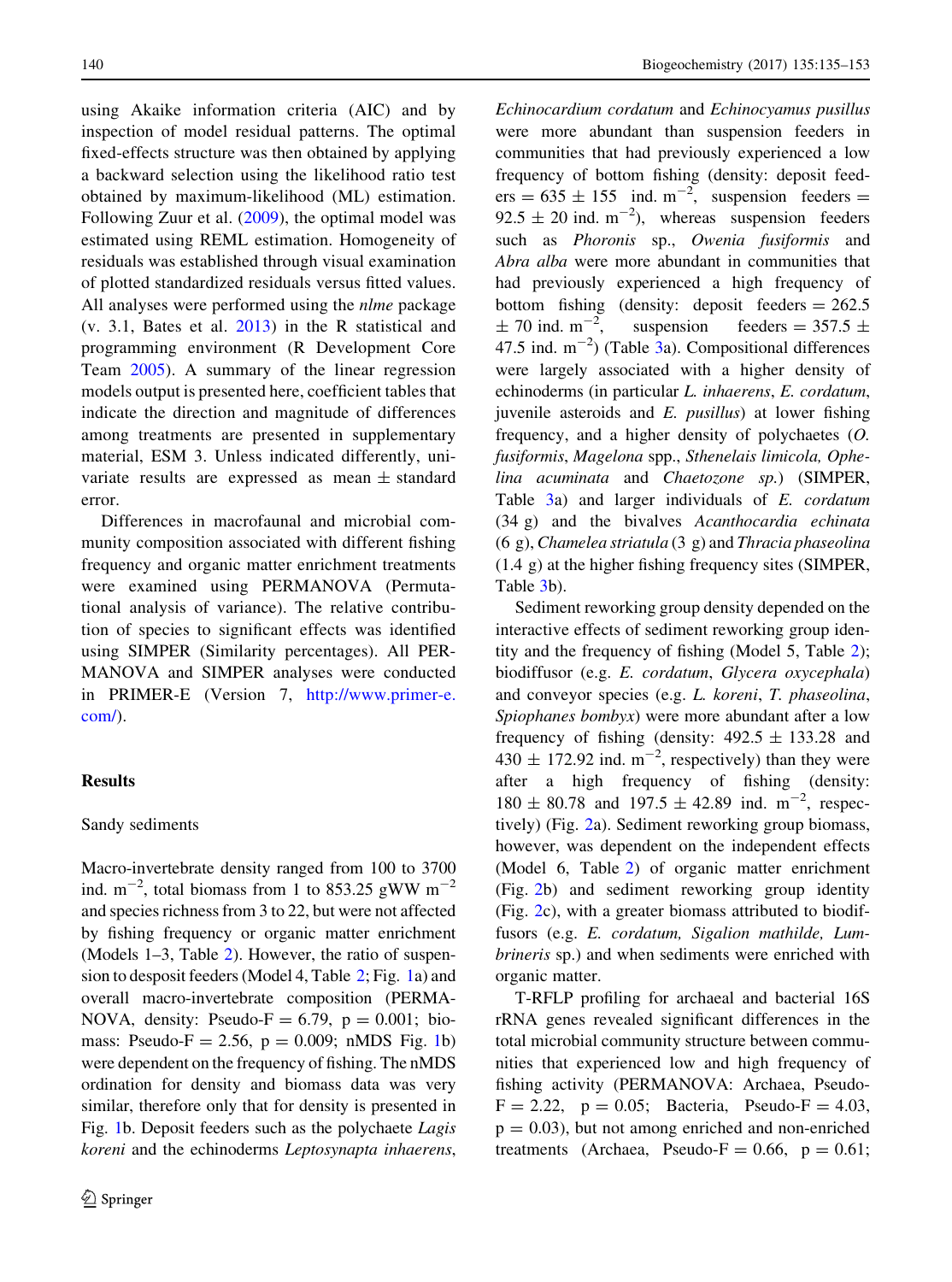<span id="page-6-0"></span>Table 2 Linear regression models to examine the effects of fishing frequency and enrichment (full factorial,  $F \times E$ ) in sand (S), for macro-invertebrate community (Models 1-4: invertebrate density, biomass and species richness, the ratio of suspension to deposit feeders), sediment reworking groups (R<sub>i</sub>, reworking group density and biomass, Models 5–6), microbial

community (Models 7–12: abundance of bacterial and archaeal denitrifiers (AnirKa, nirS), anammox (hzo), archaeal and bacterial nitrifiers (AOA amoA, AOB amoA) and ratio of bacterial and archaeal amoA transcripts) and associated levels of dissolved inorganic nitrogen (Models  $13-15$ : [NO<sub>2</sub>–N],  $[NO<sub>3</sub>-N], [NH<sub>4</sub>-N])$ 

#### Sediment type: SAND (S)

|                |            | Macro-invertebrate community (Initial linear model: response variable $\sim$ F $\times$ E)                      |                             |                                          |     |                                           |        |                      |                             |                                    |                   |                               |
|----------------|------------|-----------------------------------------------------------------------------------------------------------------|-----------------------------|------------------------------------------|-----|-------------------------------------------|--------|----------------------|-----------------------------|------------------------------------|-------------------|-------------------------------|
| Model<br>ID    | Model      | Response variable                                                                                               |                             | Fishing frequency<br>(F)                 |     | Enrichment<br>(E)                         |        | Interaction<br>(F.E) |                             | Intercept only                     |                   | Variance-<br>covariate        |
| 1              | <b>GLS</b> | Macro-invertebrate<br>density                                                                                   |                             |                                          |     |                                           |        |                      |                             | $L = 2.54$ , df = 1,<br>$p = 0.11$ |                   | E                             |
| $\overline{2}$ | <b>GLS</b> | Macro-invertebrate<br>biomass                                                                                   |                             |                                          |     |                                           |        |                      |                             | $L = 3.37$ , df = 1,<br>$p = 0.07$ |                   | $E \times F$                  |
| 3              | <b>GLS</b> | Species richness                                                                                                |                             |                                          |     |                                           |        |                      |                             | $L = 1.32$ , df = 1,<br>$p = 0.25$ |                   | Ε                             |
| 4              | <b>GLS</b> | suspension: deposit<br>feeders ratio                                                                            |                             | $L = 17.07$ , df = 1,<br>p < 0.001       |     |                                           |        |                      |                             |                                    |                   | F                             |
|                |            | Sediment reworking groups (initial linear model: response variable $\sim$ F $\times$ E $\times$ Ri)             |                             |                                          |     |                                           |        |                      |                             |                                    |                   |                               |
| Model<br>ID    | Model      | Response<br>variable                                                                                            | Fishing<br>frequency<br>(F) | Enrichment (E)                           |     | Reworking mode F:E F:Ri<br>(Ri)           |        |                      |                             |                                    | Intercept<br>only | Variance-<br>covariate        |
| 5              | <b>GLS</b> | Ri density                                                                                                      |                             |                                          |     |                                           |        |                      | $L = 15.92$ ,<br>$df = 4$ . | $p = 0.003$                        |                   | $\mathrm{Ri}\times\mathrm{F}$ |
| 6              | <b>GLS</b> | Ri<br>biomass                                                                                                   |                             | $L = 4.09$ ,<br>$df = 1$ ,<br>$p = 0.04$ |     | $L = 27.05$ ,<br>$df = 4$ ,<br>p < 0.0001 |        |                      |                             |                                    |                   | $\mathrm{Ri}\times\mathrm{F}$ |
|                |            | Abundance of active N-cycling associated microbes (Initial linear model: Response variable $\sim$ F $\times$ E) |                             |                                          |     |                                           |        |                      |                             |                                    |                   |                               |
| Model<br>ID    | Model      | Response<br>variable                                                                                            | (F)                         | Fishing frequency                        |     | Enrichment (E)                            |        | Interaction<br>(F.E) |                             | Intercept only                     |                   | Variance-<br>covariate        |
| 7              | <b>GLS</b> | nirS                                                                                                            |                             | $L = 3.63$ , df = 1,<br>$p = 0.05$       |     | $L = 11.26$ , df = 1,<br>p < 0.001        |        |                      |                             |                                    |                   | $\mathbf F$                   |
| 8              | <b>GLS</b> | AnirKa                                                                                                          |                             | $L = 6.41$ , df = 1,<br>$p = 0.01$       |     |                                           |        |                      |                             |                                    |                   | $E \times F$                  |
| 9              | <b>GLS</b> | hzo                                                                                                             |                             | $L = 6.59$ , df = 1,<br>$p = 0.01$       |     |                                           |        |                      |                             |                                    |                   | F                             |
| 10             | <b>GLS</b> | AOA amoA                                                                                                        |                             |                                          |     |                                           |        |                      |                             | $L = 1.25$ , df = 1,<br>$p = 0.26$ |                   | Ε                             |
| 11             | <b>GLS</b> | AOB amoA                                                                                                        |                             |                                          |     |                                           |        |                      |                             | $L = 2.50$ , df = 1,<br>$p = 0.11$ |                   | F                             |
| 12             | <b>GLS</b> | AOB:AOA<br>amoA ratio                                                                                           |                             |                                          |     |                                           |        |                      |                             | $L = 3.28$ , df = 1,<br>$p = 0.07$ |                   | Ε                             |
|                |            | Water nutrient concentration (Initial linear model: Response variable $\sim$ F $\times$ E)                      |                             |                                          |     |                                           |        |                      |                             |                                    |                   |                               |
| Model<br>ID    | Model      | Response<br>variable                                                                                            |                             | Fishing frequency (F)                    | (E) | Enrichment                                | (F: E) | Interaction          |                             | Intercept only                     |                   | Variance-<br>covariate        |
| 13             | <b>GLS</b> | $[NO2-N]$                                                                                                       |                             | $L = 5.99$ , df = 1,                     |     |                                           |        |                      |                             |                                    |                   | $\mathbf{F}$                  |

 $p = 0.01$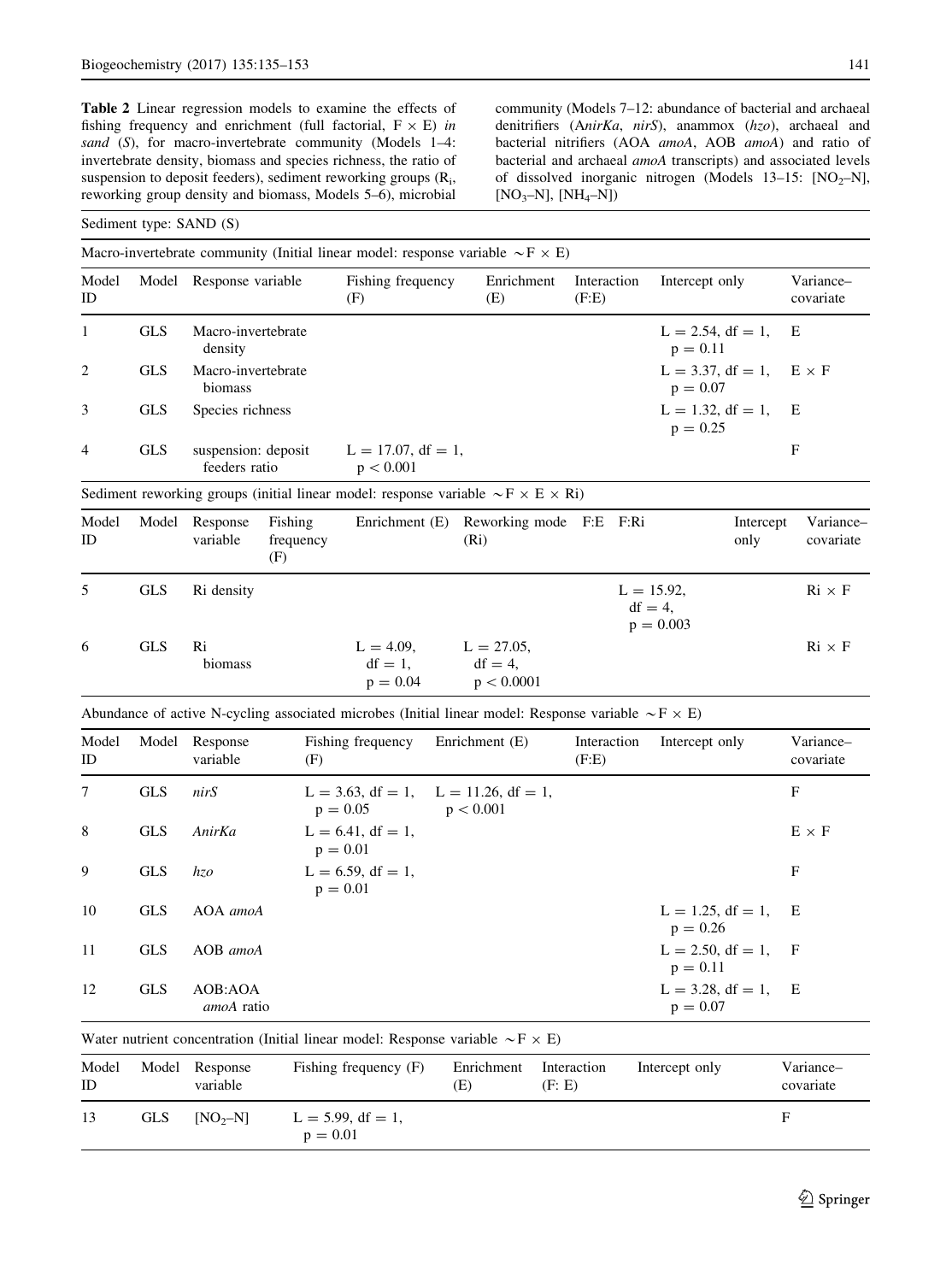<span id="page-7-0"></span>Table 2 continued

|             | Water nutrient concentration (Initial linear model: Response variable $\sim$ F $\times$ E) |                      |                                     |                   |                       |                                    |                        |  |  |  |  |
|-------------|--------------------------------------------------------------------------------------------|----------------------|-------------------------------------|-------------------|-----------------------|------------------------------------|------------------------|--|--|--|--|
| Model<br>ID | Model                                                                                      | Response<br>variable | Fishing frequency (F)               | Enrichment<br>(E) | Interaction<br>(F: E) | Intercept only                     | Variance-<br>covariate |  |  |  |  |
| 14          | <b>GLS</b>                                                                                 | $[NO3-N]$            | $L = 19.47$ , df = 1,<br>p < 0.0001 |                   |                       |                                    | $F \times E$           |  |  |  |  |
| 15          | <b>GLS</b>                                                                                 | $[NH_4-N]$           |                                     |                   |                       | $L = 1.12$ , df = 1,<br>$p = 0.29$ | $E \times F$           |  |  |  |  |

The test statistic (L-ratio or F value), degrees of freedom (df) and probability value (p) are listed for marginal ( $p < 0.075$ ) or significant ( $p\lt 0.05$ ) terms. Where all independent variables were found insignificant, we present the intercept only model. The class of variance-covariate used to specify different variances for each level of stratification within-group are also provided



Fig. 1 The a independent effect of fishing frequency on the ratio of suspension: deposit feeders (mean  $\pm$  SE) and **b** a nonmetric multidimensional scaling (nMDS) ordination of squareroot transformed Bray–Curtis resemblance matrix of macroinvertebrate density for communities in sand. In b contrasting levels of bottom fishing frequency (open symbol low, closed symbol high) and organic matter enrichment (circle nonenriched, square enriched) are presented, and the MDS dimensionality representation stress value is indicated

Bacteria, Pseudo-F =  $0.92$ , p =  $0.42$ ; ESM4 Fig. S2). The density of the metabolically active bacterial denitrifier (nirS) was dependent on the independent effects of fishing frequency (Fig. [3a](#page-11-0)) and organic matter enrichment (Fig. [3](#page-11-0)b), whilst both archaeal  $(AnirKa)$  denitrifiers (Fig. [3c](#page-11-0)) and anammox  $(hzo)$ hydrazine oxidoreductase transcripts (Fig. [3d](#page-11-0)) were dependent solely on the effect of fishing frequency (Models 7–9, Table [2](#page-6-0)). We found no evidence that the density of bacterial (AOB amoA) or archaeal (AOA amoA) ammonia oxidisers, or ammonia oxidiser community structure (AOB:AOA amoA ratio) were affected by the frequency of fishing or the level of organic matter enrichment (Models 10–12, Table [2\)](#page-6-0).

For nutrients, we found that  $[NO<sub>2</sub>–N]$  and  $[NO<sub>3</sub>–N]$ were dependent on an independent effect of fishing frequency (Models 13–14, Table [2;](#page-6-0) Fig. [4\)](#page-11-0), whilst [NH4–N] was not affected by fishing frequency or organic matter enrichment (Model 15, Table [2\)](#page-6-0).

#### Sandy mud sediments

Relative to sandy sediments, total density (25– 450 ind.  $m^{-2}$ ), total biomass (0.8–119.8 gWW  $m^{-2}$ ) and species richness (1–9) were lower in sandy mud macro-invertebrate communities. Total macro-invertebrate density (Model 16, Table [4](#page-12-0); Fig. [5](#page-13-0)a, b) and species richness (Model 17, Table [4](#page-12-0); Fig. [5](#page-13-0)c, d) were dependent on the independent effects of fishing frequency and organic matter enrichment. Mean total density and species richness were highest for communities that had experienced a greater frequency of fishing (density:  $227.5 \pm 40.5$  m<sup>-2</sup>; species richness:  $5.00 \pm 0.89$  core<sup>-1</sup>) or organic matter enrichment (density:  $200.00 \pm 30.51 \text{ m}^{-2}$ , species richness:  $4.70 \pm 0.68$  core<sup>-1</sup>). In contrast, we found no evidence of any macro-faunal response in terms of biomass (Model 18, Table [4](#page-12-0)). Similarly, the ratio of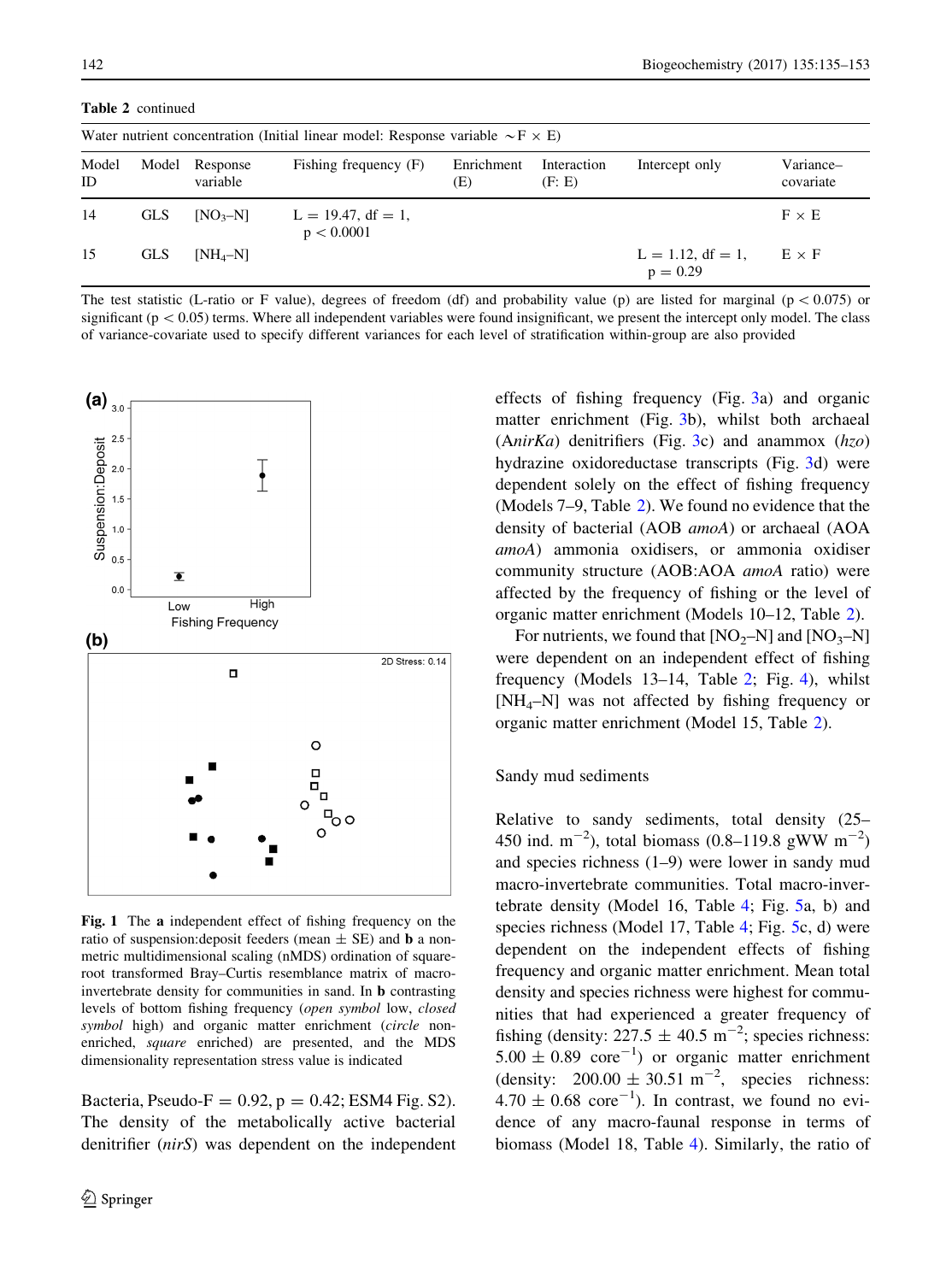<span id="page-8-0"></span>Table 3 The similarity percentage (SIMPER) dissimilarity tables (up to 90% of cumulative differences) of taxa (a) density and (b) biomass in sandy sites that experienced contrasting levels of fishing frequency (Levels: low and high fishing frequency)

| Species                      | Feeding mode                                                                            | Sediment reworking<br>functional type<br>(Queiros et al. 2013) | Mobility<br>(Queiros<br>et al. 2013) | Low fishing<br>frequency | High fishing<br>frequency | Contr.<br>diss. $(\%)$ |
|------------------------------|-----------------------------------------------------------------------------------------|----------------------------------------------------------------|--------------------------------------|--------------------------|---------------------------|------------------------|
|                              | a. Groups tested: Taxon density between low and high fishing activity in sandy sediment |                                                                |                                      |                          |                           |                        |
| Lagis koreni                 | SubDF (MarLIN 2006)                                                                     | UC/DC                                                          | 1                                    | 3.59                     | 1.56                      | 8.81                   |
| Phoronis sp.                 | PSF, ASF (MarLIN 2006)                                                                  | <b>SM</b>                                                      | $\mathbf{1}$                         | 0.34                     | 3.00                      | 8.74                   |
| Leptosynapta<br>inhaerens    | SubDF, Det (MarLIN<br>2006)                                                             | <b>SM</b>                                                      | 3                                    | 2.88                     | 0.00                      | 8.39                   |
| Echinocardium<br>cordatum    | SDF, SubDF (MarLIN<br>2006)                                                             | $\, {\bf B}$                                                   | 3                                    | 2.57                     | 0.85                      | 6.93                   |
| Asteroid<br>juvenile         |                                                                                         | E                                                              | 3                                    | 1.46                     | 0.00                      | 4.29                   |
| Owenia<br>fusiformis         | PSF, ASF, SDF, SubDF<br>(MarLIN 2006)                                                   | SM                                                             | $\mathbf{1}$                         | 0.20                     | 1.11                      | 3.36                   |
| Magelona sp.                 | SDF <sup>a</sup>                                                                        | <b>SM</b>                                                      | $\overline{c}$                       | 0.14                     | 0.73                      | 2.64                   |
| Glycera<br>oxycephala        | Pred, Scav (MarLIN 2006)                                                                | B                                                              | 3                                    | 0.94                     | 0.20                      | 2.60                   |
| Echinocyamus<br>pusillus     | SDF, SubDF (MarLIN<br>2006)                                                             | SM                                                             | 3                                    | 0.84                     | 0.00                      | 2.43                   |
| Sthenelais<br>limicola       | Pred, Scav <sup>a</sup>                                                                 | B                                                              | 3                                    | 0.10                     | 0.71                      | 2.28                   |
| Ophelina<br>acuminata        | SubDF <sup>a</sup>                                                                      | B                                                              | 3                                    | 0.20                     | 0.76                      | 2.27                   |
| Chaetozone sp.               | SDF <sup>a</sup>                                                                        | <b>SM</b>                                                      | $\overline{c}$                       | 0.00                     | 0.64                      | 2.07                   |
| Magelona<br>johnstoni        | SDF <sup>a</sup>                                                                        | <b>SM</b>                                                      | $\overline{c}$                       | 0.20                     | 0.66                      | 2.03                   |
| Dosinia lupinus              | $ASF^a$ , PSF                                                                           | <b>SM</b>                                                      | $\overline{c}$                       | 0.54                     | 0.00                      | 1.94                   |
| Poecilochaetus<br>serpens    | SDF, SubDF, PSF, ASF<br>(MarLIN 2006)                                                   | SM                                                             | $\overline{c}$                       | 0.54                     | 0.41                      | 1.91                   |
| <b>Thracia</b><br>phaseolina | PSF, ASF, SDF, SubDF<br>(MarLIN 2006)                                                   | UC/DC                                                          | $\overline{c}$                       | 0.47                     | 0.34                      | 1.79                   |
| Aricidea sp.                 | $SDFa$ , SubDF                                                                          | SM                                                             | 3                                    | 0.58                     | 0.10                      | 1.75                   |
| <b>Spiophanes</b><br>bombyx  | PSF, ASF, SDF, SubDF<br>(MarLIN 2006)                                                   | UC/DC                                                          | 1                                    | 0.61                     | 0.10                      | 1.70                   |
| Corystes<br>crassivelanus    | Pred, Scav (MarLIN 2006)                                                                | R                                                              | 4                                    | 0.40                     | 0.60                      | 1.67                   |
| Venus casina                 | ASF <sup>a</sup> , PSF                                                                  | SM                                                             | 2                                    | 0.44                     | 0.30                      | 1.62                   |
| Ophiuroid<br>juvenile        |                                                                                         | SM                                                             | $\boldsymbol{2}$                     | 0.54                     | 0.10                      | 1.61                   |
| Scalibregma<br>inflatum      | SDF, SubDF (MarLIN<br>2006)                                                             | B                                                              | 4                                    | 0.14                     | 0.50                      | 1.58                   |
| Abra alba                    | PSF, ASF, SDF, SubDF<br>(MarLIN 2006)                                                   | ${\rm SM}$                                                     | $\overline{c}$                       | 0.00                     | 0.56                      | 1.57                   |
| Nephtys caeca                | Pred, Scav (MarLIN 2006)                                                                | B                                                              | 3                                    | 0.44                     | $0.00\,$                  | 1.53                   |
| Goniada sp.                  | Pred, Scav (MarLIN 2006)                                                                | B                                                              | 3                                    | 0.34                     | 0.24                      | 1.51                   |
| Ensis juvenile               | ASF (MarLIN 2006)                                                                       | ${\rm SM}$                                                     | $\sqrt{2}$                           | 0.34                     | 0.20                      | 1.22                   |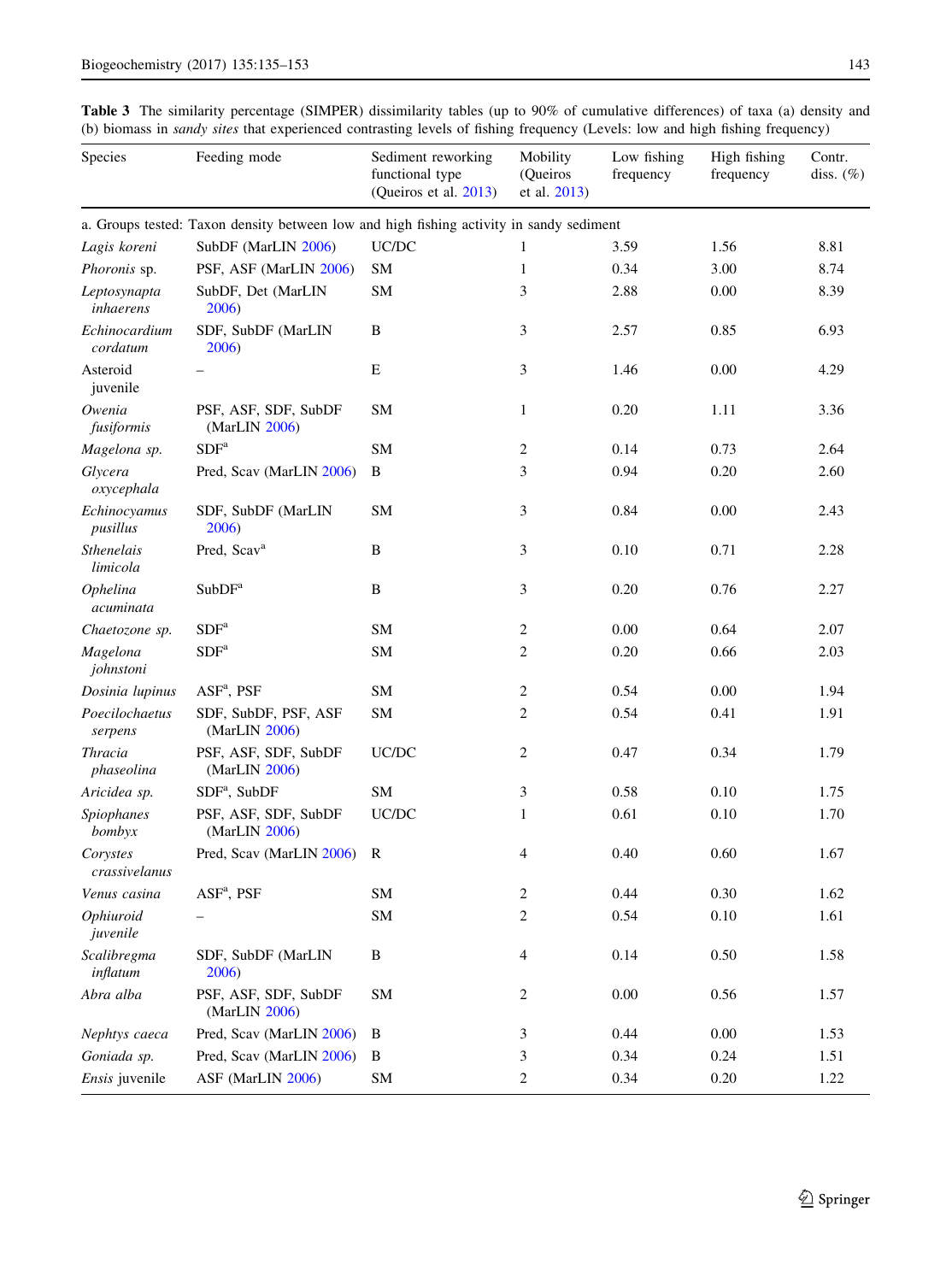| Species                   | Feeding mode                                                                            | Sediment reworking<br>functional type<br>(Queiros et al. 2013) | Mobility<br>(Queiros<br>et al. 2013) | Low fishing<br>frequency | High fishing<br>frequency | Contr.<br>diss. $(\%)$ |
|---------------------------|-----------------------------------------------------------------------------------------|----------------------------------------------------------------|--------------------------------------|--------------------------|---------------------------|------------------------|
| Sthenelais sp.            | Pred <sup>a</sup> , Scav                                                                | B                                                              | 3                                    | 0.00                     | 0.38                      | 1.20                   |
| Nephtys sp.               | Pred, Scav (MarLIN 2006)                                                                | B                                                              | 3                                    | 0.10                     | 0.34                      | 1.15                   |
| Spio sp.                  | SDF, SubDF (MarLIN<br>2006)                                                             | UC/DC                                                          | $\overline{c}$                       | 0.30                     | 0.20                      | 1.14                   |
| Terebellidae              |                                                                                         | UC/DC                                                          | $\mathbf{1}$                         | 0.20                     | 0.24                      | 1.09                   |
| Syllidae                  |                                                                                         | B                                                              | 3                                    | 0.00                     | 0.30                      | 1.05                   |
| Abra prismatica           | PSF, ASF, SDF, SubDF<br>(MarLIN 2006)                                                   | SM                                                             | $\overline{c}$                       | 0.24                     | 0.00                      | 0.79                   |
| Gattyana<br>cirrhosa      | Pred, Scav (MarLIN 2006)                                                                | B                                                              | 3                                    | 0.10                     | 0.20                      | 0.76                   |
| Nematoda                  |                                                                                         | SM                                                             | $\overline{c}$                       | 0.00                     | 0.24                      | 0.75                   |
| Scolelepis<br>squamata    | SDF <sup>a</sup>                                                                        | UC/DC                                                          | $\overline{c}$                       | 0.24                     | 0.00                      | 0.70                   |
| Scoloplos<br>armiger      | SubDF <sup>a</sup>                                                                      | B                                                              | 3                                    | 0.24                     | 0.00                      | 0.70                   |
| Sabellidae                |                                                                                         | SM                                                             | $\mathbf{1}$                         | 0.10                     | 0.20                      | 0.64                   |
| Bathyporeia<br>gracilis   | $SDFa$ , SubDF                                                                          | SM                                                             | 3                                    | 0.20                     | 0.00                      | 0.57                   |
| Orbinia sp.               | SubDF <sup>a</sup>                                                                      | B                                                              | 3                                    | 0.10                     | 0.10                      | 0.57                   |
| Pagurus sp.               | SDF, Pred, ASF (MarLIN<br>2006)                                                         | E                                                              | 4                                    | 0.00                     | 0.20                      | 0.53                   |
| Cerebratulus sp.          | Pred <sup>a</sup> , Scav                                                                | B                                                              | 3                                    | 0.20                     | 0.00                      | 0.52                   |
|                           | b. Groups tested: Taxon biomass between low and high fishing activity in sandy sediment |                                                                |                                      |                          |                           |                        |
| Echinocardium<br>cordatum | SDF, SubDF (MarLIN<br>2006)                                                             | B                                                              | 3                                    | 0.28                     | 1.06                      | 19.76                  |
| Corystes<br>crassivelanus | Pred, Scav (MarLIN 2006)                                                                | $\mathbf R$                                                    | 4                                    | 0.30                     | 0.29                      | 11.17                  |
| Thracia<br>phaseolina     | PSF, ASF, SDF, SubDF<br>(MarLIN 2006)                                                   | UC/DC                                                          | 2                                    | 0.05                     | 0.25                      | 6.19                   |
| Lagis koreni              | SubDF(MarLIN 2006)                                                                      | UC/DC                                                          | 1                                    | 0.23                     | 0.12                      | 6.06                   |
| Acanthocardia<br>echinata | PSF, ASF (MarLIN 2006)                                                                  | SM                                                             | $\overline{c}$                       | 0.00                     | 0.24                      | 4.94                   |
| Chamelea<br>striatula     | PSF, ASF (MarLIN 2006)                                                                  | SM                                                             | 2                                    | 0.00                     | 0.17                      | 4.41                   |
| Nephtys incisa            | SDF, SubDF (MarLIN<br>2006)                                                             | B                                                              | 3                                    | 0.09                     | 0.03                      | 3.06                   |
| Glycera<br>oxycephala     | Pred, Scav (MarLIN 2006)                                                                | B                                                              | 3                                    | 0.11                     | 0.01                      | 2.94                   |
| Phoronis sp.              | PSF, ASF (MarLIN 2006)                                                                  | SM                                                             | $\mathbf{1}$                         | $0.01\,$                 | 0.1                       | 2.56                   |
| Sigalion<br>mathilde      | Pred <sup>a</sup> , Scav                                                                | $\, {\bf B}$                                                   | 3                                    | 0.00                     | 0.06                      | 2.13                   |
| Lumbrineris sp.           | Pred, Scav (MarLIN 2006)                                                                | B                                                              | 3                                    | 0.00                     | 0.07                      | 1.96                   |
| Ophelina<br>acuminata     | SubDF <sup>a</sup>                                                                      | B                                                              | 3                                    | $0.01\,$                 | $0.06\,$                  | 1.92                   |

Table 3 continued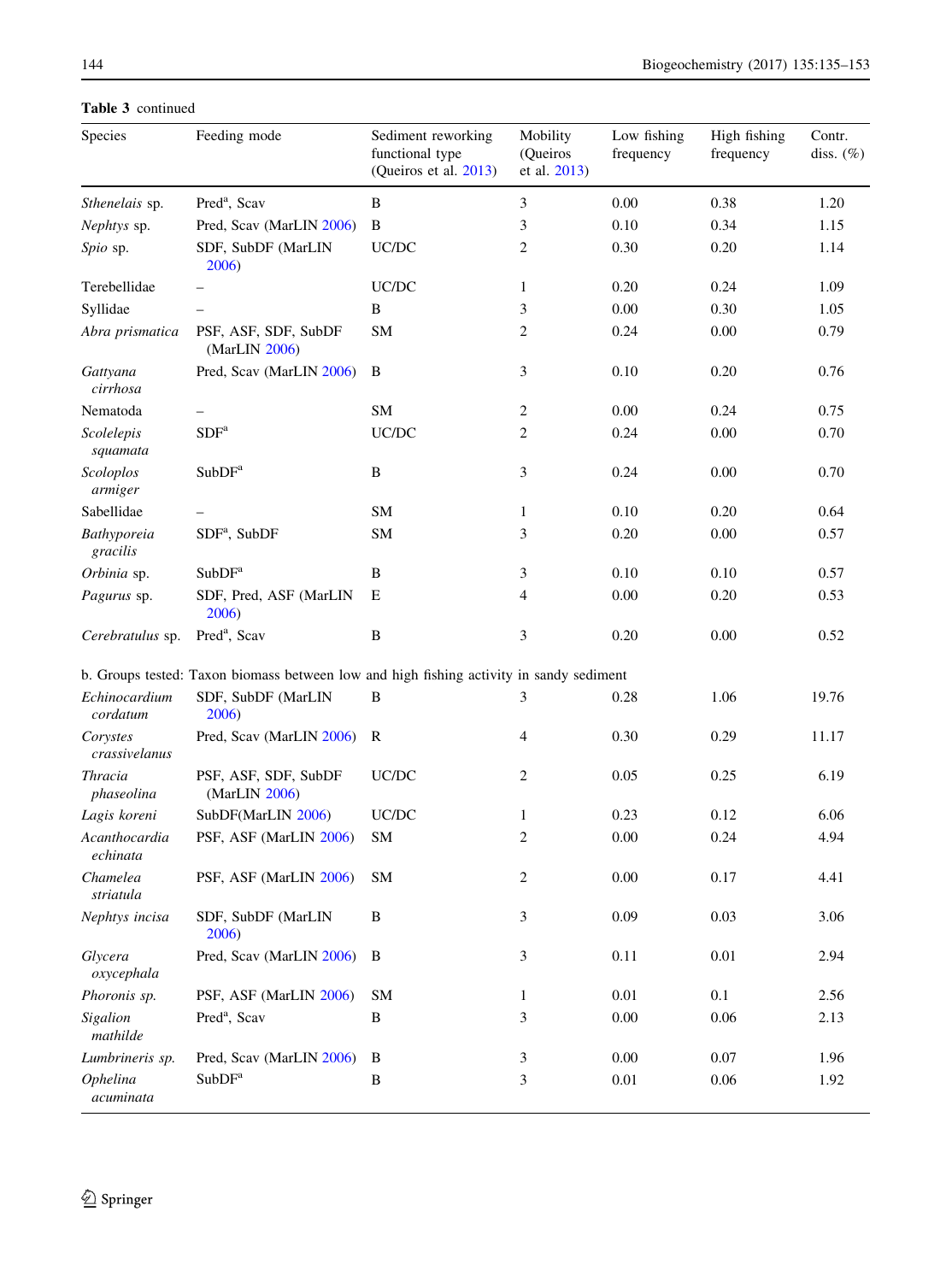|  | <b>Table 3</b> continued |
|--|--------------------------|
|--|--------------------------|

| Species                       | Feeding mode                          | Sediment reworking<br>functional type<br>(Queiros et al. 2013) | Mobility<br>(Queiros<br>et al. 2013) | Low fishing<br>frequency | High fishing<br>frequency | Contr.<br>diss. $(\%)$ |
|-------------------------------|---------------------------------------|----------------------------------------------------------------|--------------------------------------|--------------------------|---------------------------|------------------------|
| Owenia<br>fusiformis          | PSF, ASF, SDF, SubDF<br>(MarLIN 2006) | <b>SM</b>                                                      | 1                                    | 0.01                     | 0.07                      | 1.91                   |
| <b>Sthenelais</b><br>limicola | Pred <sup>a</sup> , Scav              | B                                                              | 3                                    | 0.01                     | 0.05                      | 1.88                   |
| Venus casina                  | $ASFa$ , PSF                          | <b>SM</b>                                                      | 2                                    | 0.03                     | 0.07                      | 1.85                   |
| Scolelepis<br>squamata        | SDF <sup>a</sup>                      | UC/DC                                                          | 2                                    | 0.06                     | 0.00                      | 1.38                   |
| Pagurus sp.                   | SDF, Pred, ASF (MarLIN<br>2006)       | Е                                                              | $\overline{4}$                       | 0.00                     | 0.04                      | 1.36                   |
| Abra alba                     | PSF, ASF, SDF, SubDF<br>(MarLIN 2006) | <b>SM</b>                                                      | 2                                    | 0.00                     | 0.07                      | 1.26                   |
| Abra prismatica               | PSF, ASF, SDF, SubDF<br>(MarLIN 2006) | <b>SM</b>                                                      | $\overline{c}$                       | 0.04                     | 0.00                      | 1.26                   |
| Asteroid<br>juvenile          |                                       | E                                                              | 3                                    | 0.04                     | 0.00                      | 1.22                   |
| Cerianthus sp.                | PSF, Pred (MarLIN 2006)               | <b>SM</b>                                                      | $\mathbf{1}$                         | 0.00                     | 0.05                      | 1.18                   |
| Nucula hanleyi                | SubDF, Det (MarLIN<br>2006)           | <b>SM</b>                                                      | 3                                    | 0.00                     | 0.05                      | 1.01                   |
| Dosinia lupinus               | $ASFa$ , PSF                          | SM                                                             | 2                                    | 0.03                     | 0.00                      | 0.95                   |
| Glycera alba                  | Pred, Scav (MarLIN 2006)              | B                                                              | 3                                    | 0.02                     | 0.01                      | 0.88                   |
| Travisia forbesi              | SDF, SubDF (MarLIN<br>2006)           | B                                                              | 3                                    | 0.03                     | 0.00                      | 0.87                   |
| <i>Ensis</i> juvenile         | ASF (MarLIN 2006)                     | <b>SM</b>                                                      | 2                                    | 0.00                     | 0.03                      | 0.82                   |
| Scalibregma<br>inflatum       | SDF, SubDF (MarLIN<br>2006)           | B                                                              | 4                                    | 0.01                     | 0.02                      | 0.80                   |
| Gattyana<br>cirrhosa          | Pred, Scav (MarLIN 2006)              | B                                                              | 3                                    | 0.02                     | 0.02                      | 0.77                   |
| Sthenelais sp.                | Pred <sup>a</sup> , Scav              | B                                                              | 3                                    | 0.00                     | 0.05                      | 0.77                   |

Information on species feeding mode/s (SDF for surface deposit feeder; SubDF for subsurface deposit feeder; ASF for active suspension feeder; PSF for passive suspension feeder; Pred for predator; Scav for scavenger; Det for detritivore; feeding mode was not allocated to taxon level higher than genus and are denoted by "-"), sediment reworking functional type (E for epifauna; SM for surficial modifiers; UC/DC for upward and downward conveyors; B for biodiffusors; and R for regenerators) and mobility (1 for organisms that live in fixed tubes; 2 indicates limited movement; 3 indicates slow, free movement through the sediment matrix; 4 indicates free movement via burrow system) are provided

<sup>a</sup> Biological traits database developed under the BENTHIS (Benthic Ecosystem Fisheries Impact Studies) project. [16/07/2016]. <http://www.benthis.eu/en/benthis/Results.htm>

suspension to deposit feeders did not differ between any of our treatments (Model 19, Table [4\)](#page-12-0). Sediment reworking group density (Model 20, Table [4](#page-12-0)), however, reflected the independent effects of fishing frequency (Fig. [5](#page-13-0)e), organic matter enrichment (Fig. [5](#page-13-0)f) and sediment reworking group identity (Fig. [5](#page-13-0)g), whilst sediment reworking group biomass was influenced solely by sediment reworking group identity (Model 21, Table [4](#page-12-0) with a greater biomass attributed to biodiffusors (e.g. Goneplax rhomboides, Nepthys sp.) (Fig. [5](#page-13-0)h). Nevertheless, community composition did not differ between sites of low and high fishing frequency (PERMANOVA, density: Pseudo-F  $= 1.30$ ,  $p = 0.25$ ; biomass, Pseudo- $F = 1.37$ ,  $p = 0.22$ . ESM 5) or between enriched and non-enriched treatments (density: Pseudo- $F = 0.82$ ,  $p = 0.55$ ; biomass: Pseudo-F = 0.74,  $p = 0.63$  $p = 0.63$  $p = 0.63$ ) (Fig. 6).

T-RFLP profiling for archaeal and bacterial 16S rRNA genes did not reveal any differences in total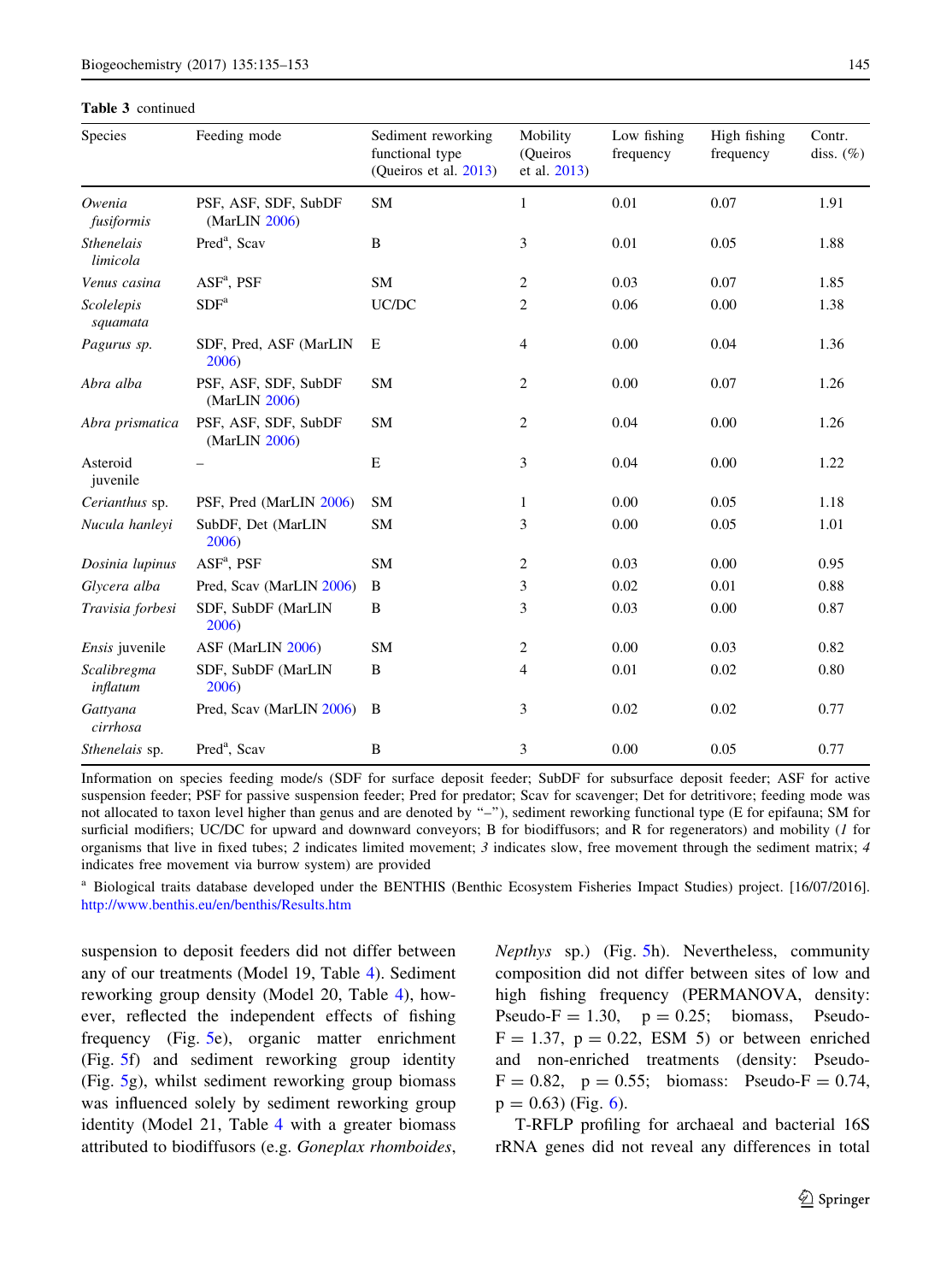<span id="page-11-0"></span>

Fig. 2 The a interactive effects of sediment reworking group identity and the frequency of fishing on sediment reworking group density, and b, c the independent effects of organic matter enrichment and sediment reworking group identity on sediment reworking group biomass in sandy sediments (mean  $\pm$  SE). In



Fig. 3 The independent effects of a fishing frequency and b organic matter enrichment on abundance of the metabolically active bacterial denitrifier (nirS) and the independent effect of fishing frequency on c archaeal (AnirKa) denitrifiers and **d** anammox  $(hzo)$  hydrazine oxidoreductase transcripts in sandy sediments. Values plotted are mean  $\pm$  SE

microbial community structure that related to either fishing frequency (PERMANOVA, Archaea: Pseudo- $F = 1.07$ ,  $p = 0.37$ ; Bacteria: Pseudo-F = 1.47,  $p = 0.15$ ), or organic matter enrichment (Archaea: Pseudo-F  $= 0.23$ ,  $p = 0.95$ ; Bacteria: Pseudo- $F = 1.29$ ,  $p = 0.24$ ) (ESM4 Fig. S3). Indeed, we

a contrasting levels of bottom fishing frequency (open symbol low, *closed symbol* high) are presented. In a and c sediment reworking groups include epifauna (E), surficial modifiers (SM), conveyors  $(C)$ , biodiffusors  $(B)$  and regenerators  $(R)$ 



**Fig. 4** The independent effect of fishing frequency on a  $[NO<sub>2</sub>–$ N] and  $\bf{b}$  [NO<sub>3</sub>–N] in sandy sediments. Values plotted are mean  $\pm$  SE

were unable to find any evidence supporting the view that bacterial denitrifers (nirS transcripts, range: 903–6330 copies  $g^{-1}$  sediment), anammox (hzo transcripts, range:  $3160-165,000$  copies  $g^{-1}$  sediment) or bacterial (AOB amoA transcripts, range: 1270–251,000 copies  $g^{-1}$  sediment) or archaeal ammonia oxidisers (AOA amoA transcripts, range: 2700–83,900 copies  $g^{-1}$  sediment) respond to differences in fishing frequency or organic matter enrichment (Models 22, 24–26, Table [4\)](#page-12-0). In contrast, however, archaeal (AnirKa) denitrifiers did respond (Model 23, Table [4\)](#page-12-0) positively to the effects of increasing fishing frequency (Fig. [7](#page-14-0)a) and negatively to increasing organic matter enrichment (Fig. [7](#page-14-0)b), although these effects were independent of one another. We also found evidence that the mean ratio of bacterial to archaeal ammonia oxidisers (AOB: AOA amoA) increased with organic matter enrichment (Model 27, Table [4](#page-12-0), Fig. [7](#page-14-0)c).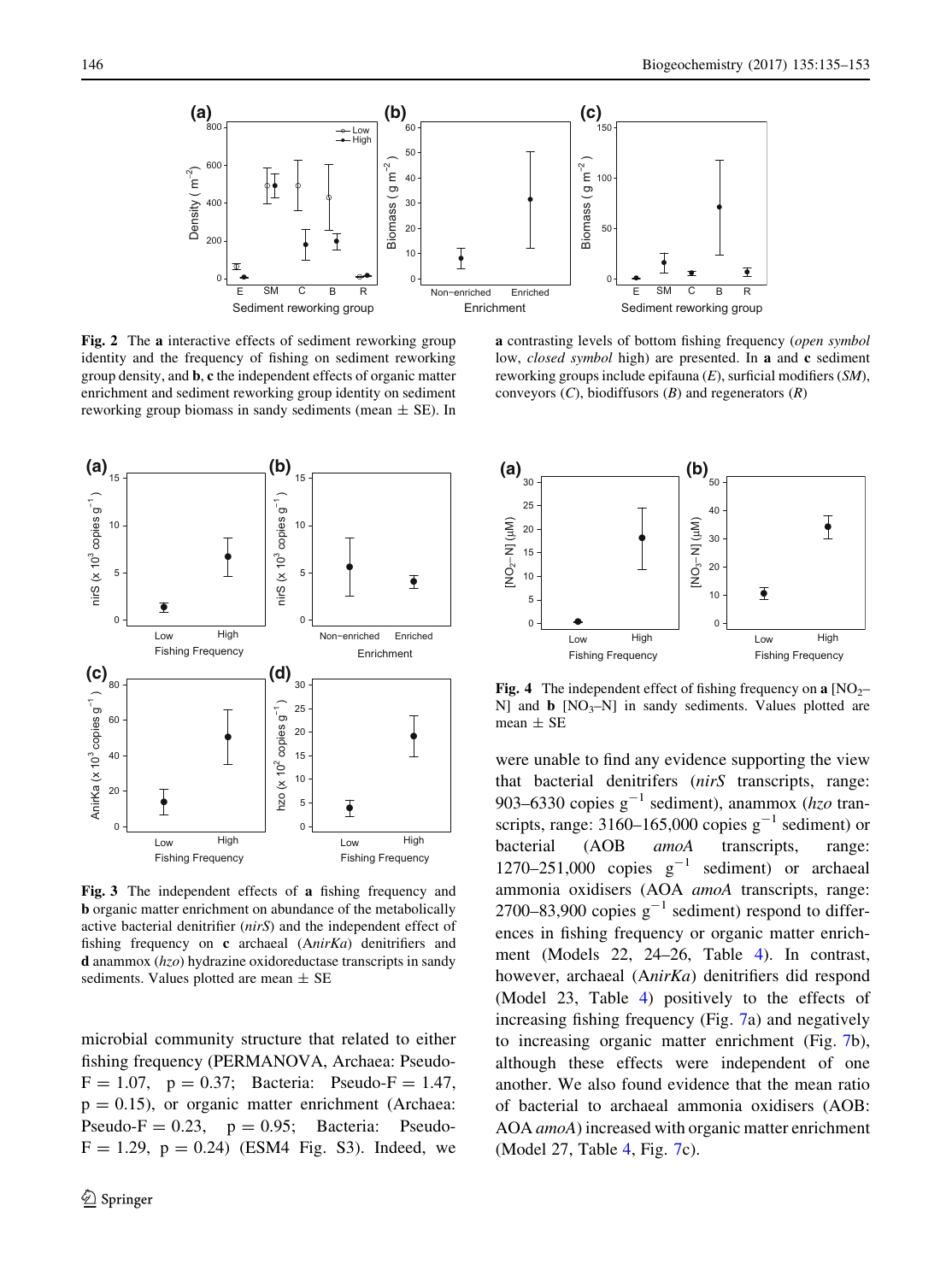<span id="page-12-0"></span>Table 4 Linear regression models to examine the effects of fishing frequency and enrichment (full factorial,  $F \times E$ ) in sandy mud (sM), for macro-invertebrate community (Models 16–19: invertebrate density, biomass and species richness, the ratio of suspension to deposit feeders), sediment reworking groups (Ri, reworking group density and biomass, Models 20–21), microbial community (Models 22–27: abundance of bacterial and archaeal denitrifiers (nirS, AnirKa), anammox (hzo), archaeal and bacterial nitrifiers (AOA amoA, AOB amoA) and ratio of bacterial and archaeal amoA transcripts) and associated levels of dissolved inorganic nitrogen (Models 28–30: [NO<sub>2</sub>–N], [NO<sub>3</sub>–N], [NH<sub>4</sub>–N])

#### Sediment type: sandy Mud (sM)

Macro-invertebrate community (Initial linear model: response variable  $\sim$ F  $\times$  E)

| Model<br>ID |            | Model Response variable              | Fishing frequency<br>(F)                 | Enrichment (E)                      | Interaction<br>(F: E) | Intercept only                             | Variance-<br>covariate |
|-------------|------------|--------------------------------------|------------------------------------------|-------------------------------------|-----------------------|--------------------------------------------|------------------------|
| 16          | <b>GLS</b> | Macro-invertebrate<br>density        | $L = 5.27$ ,<br>$df = 1$ ,<br>$p = 0.02$ | $L = 4.31$ , df = 1,<br>$p = 0.04$  |                       |                                            | F                      |
| 17          | <b>GLS</b> | Species richness                     | $L = 3.83$ ,<br>$df = 1$ ,<br>$p = 0.05$ | $L = 7.75$ , df = 1,<br>$p = 0.005$ |                       |                                            | F                      |
| 18          | <b>GLS</b> | Macro-invertebrate<br>biomass        |                                          |                                     |                       | $L = 1.29$ , df = 1,<br>$p = 0.26$         | $F \times E$           |
| 19          | LM         | suspension: deposit<br>feeders ratio |                                          |                                     |                       | $F = 12.33$ ,<br>$df = 16$ .<br>$p = 0.77$ |                        |

Sediment reworking groups (Initial linear model: Response variable  $\sim$ F  $\times$  E  $\times$  Ri)

| Model<br>ID | Model      | Response<br>variable | Fishing frequency<br>(F)                         | Enrichment (E)           | Reworking mode<br>(Ri)              | F:E F:Ri | Intercept<br>only | Variance-<br>covariate |
|-------------|------------|----------------------|--------------------------------------------------|--------------------------|-------------------------------------|----------|-------------------|------------------------|
| 20          | <b>GLS</b> | Ri density           | $L = 8.51$ , df = 1, $L = 5.59$ ,<br>$p = 0.004$ | $df = 1$ .<br>$p = 0.02$ | $L = 54.17$ , df = 1,<br>p < 0.0001 |          |                   | $F \times E$           |
| 21          | <b>GLS</b> | Ri biomass           |                                                  |                          | $L = 8.23$ , df = 1,<br>$p = 0.02$  |          |                   | $F \times Ri$          |

Abundance of active N-cycling associated microbes (Initial linear model: response variable  $\sim$ F  $\times$  E)

|    | variable               | Fishing frequency<br>(F) | Enrichment (E)                       | Interaction<br>(F.E)                      | Intercept only                    | Variance-<br>covariate                                                         |
|----|------------------------|--------------------------|--------------------------------------|-------------------------------------------|-----------------------------------|--------------------------------------------------------------------------------|
| LM | nirS                   |                          |                                      |                                           | $p = 0.94$                        |                                                                                |
| LM | AnirKa                 | $p = 0.07$               | $p = 0.06$                           |                                           |                                   |                                                                                |
| LM | hzo                    |                          |                                      |                                           | $p = 0.57$                        |                                                                                |
| LM | AOA amoA               |                          |                                      |                                           | $F = 0.46$ df = 17.<br>$p = 0.51$ | $\sim$ $-$                                                                     |
| LM | AOB amoA               |                          |                                      |                                           | $p = 0.68$                        |                                                                                |
| LM | AOB: AOA<br>amoA ratio |                          | $F = 13.33$ , df = 1,<br>$p = 0.002$ |                                           |                                   |                                                                                |
|    |                        | Model Response           |                                      | $F = 3.86$ , df = 1, $F = 3.97$ , df = 1, |                                   | $F = 0.005$ , df = 17, -<br>$F = 0.33$ , df = 17, -<br>$F = 0.17$ , df = 17, - |

Water nutrient concentration (Initial linear model: response variable  $\sim$ F  $\times$  E) Model ID Model Response variable Fishing frequency (F) Enrichment (E) Interaction (F:E) Intercept only Variance– covariate 28 GLS  $[NO<sub>2</sub>-N]$  F  $\times$  E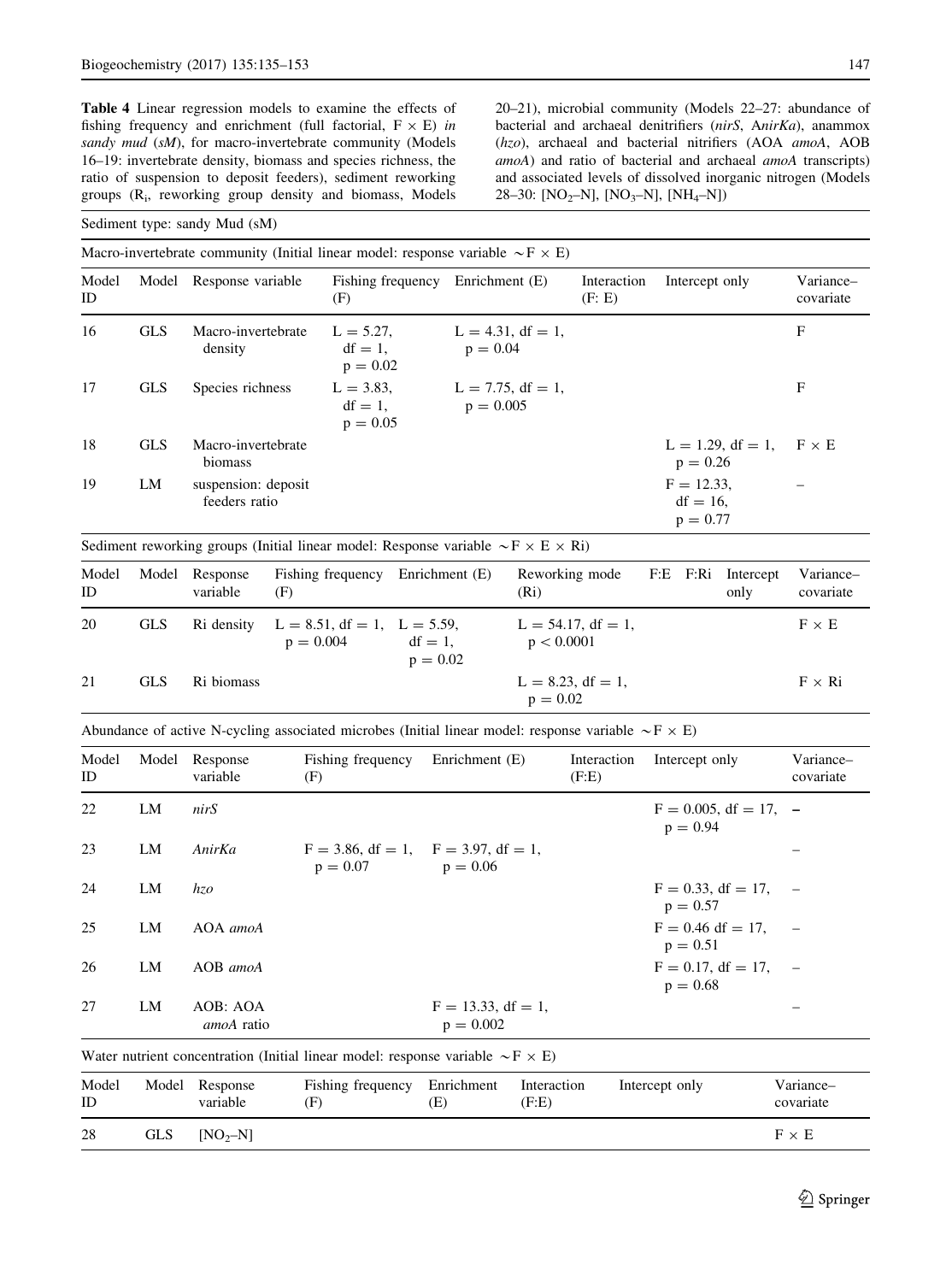| Water nutrient concentration (Initial linear model: response variable $\sim$ F $\times$ E) |                  |                         |                          |                   |                      |                                                                                                   |                        |  |  |  |
|--------------------------------------------------------------------------------------------|------------------|-------------------------|--------------------------|-------------------|----------------------|---------------------------------------------------------------------------------------------------|------------------------|--|--|--|
| Model<br>ID.                                                                               | Model            | Response<br>variable    | Fishing frequency<br>(F) | Enrichment<br>(E) | Interaction<br>(F.E) | Intercept only                                                                                    | Variance-<br>covariate |  |  |  |
| 29<br>30                                                                                   | LM<br><b>GLS</b> | $[NO3-N]$<br>$[NH_4-N]$ |                          |                   |                      | $L = 1.37$ , df = 1,<br>$p = 0.24$<br>$F = 0.49$ , df = 19.<br>$p_{0.49}$<br>$L = 1.73$ , df = 1, | $F \times E$           |  |  |  |
|                                                                                            |                  |                         |                          |                   |                      | $p = 0.19$                                                                                        |                        |  |  |  |

<span id="page-13-0"></span>Table 4 continued

The test statistic (L-ratio or F value), degrees of freedom (df) and probability value (p) are listed for marginal ( $p \lt 0.075$ ) or significant ( $p\lt 0.05$ ) terms. Where all independent variables were found insignificant, we present the intercept only model. The class of variance-covariate used to specify different variances for each level of stratification within-group are also provided



Fig. 5 The independent effects of fishing frequency and organic matter enrichment on a, b total macrofaunal density c, d species richness and e, f sediment reworking group density. Sediment reworking group density g and biomass h were

Despite changes in the microbial and macrofaunal attributes of our sandy mud communities,  $[NH_4-N]$ , [NO<sub>2</sub>–N] and [NO<sub>3</sub>–N] were not affected by fishing frequency or organic matter enrichment (Models 28–30, Table [4\)](#page-12-0).

## **Discussion**

Our findings suggest that nitrogen transformation in shelf sea sediments is dependent on whether specific

dependent on sediment reworking group identity (SM surficial modifiers, C conveyors, B biodiffusors). There were no species for sediment reworking groups E (epifauna) and R (regenerators) in sandy mud. Values plotted are mean  $\pm$  SE

microbial transcripts are influenced by differences in the composition of the bioturbating macrofauna, environmental context (here, nutrient enrichment and sediment type), and recent history of anthropogenic disturbance (here, frequency of bottom fishing), although these effects are not necessarily interactive and their relative importance is context dependent (Wohlgemuth et al. [2017\)](#page-18-0). We find that the modification of invertebrate community structure following bottom fishing is particularly important for the mediation of biogeochemical processes and is not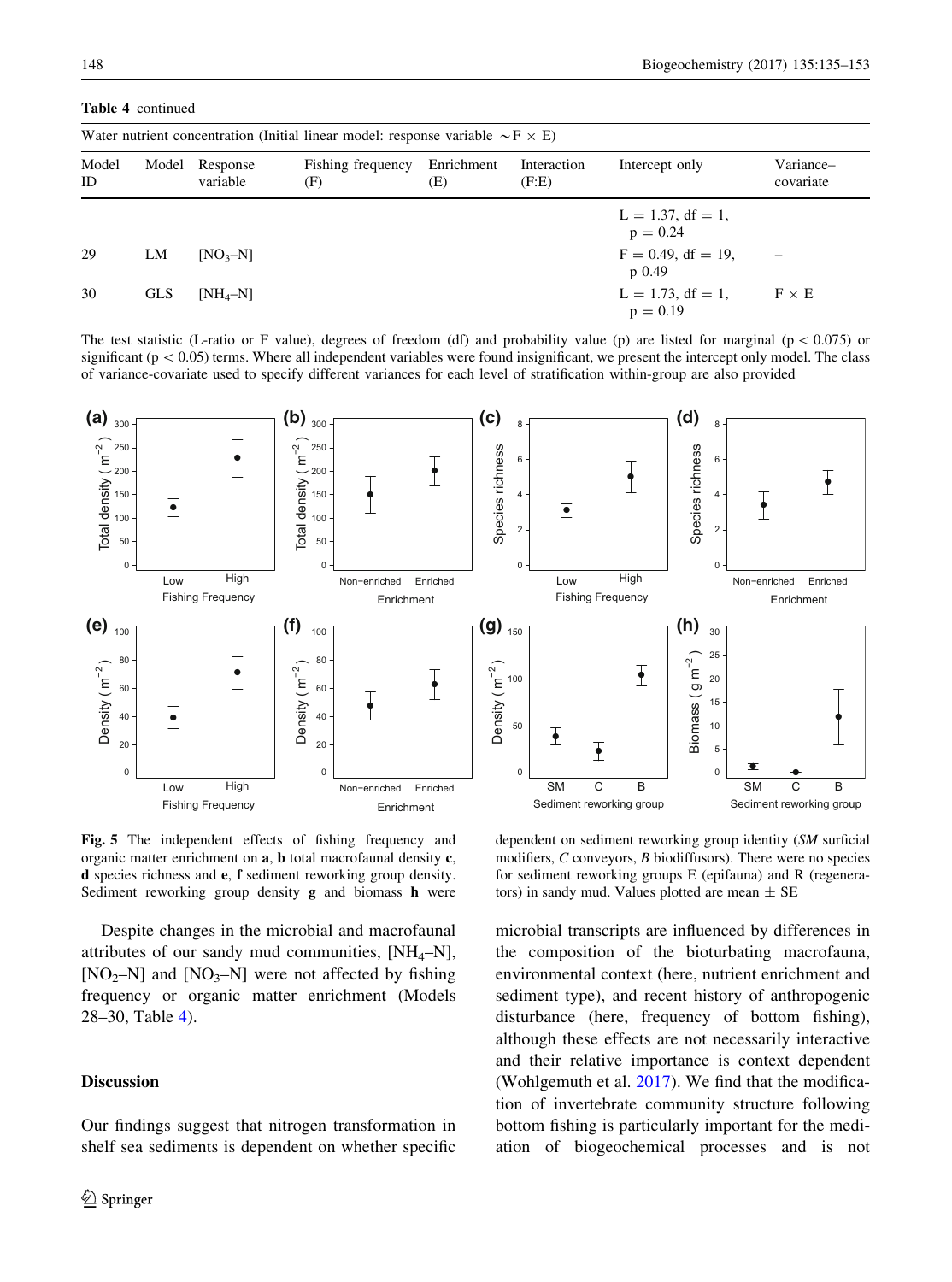<span id="page-14-0"></span>

Fig. 6 Non-metric multidimensional scaling (nMDS) ordination of square-root transformed Bray–Curtis resemblance matrix of macro-invertebrate density for communities in sandy mud that experienced contrasting levels of bottom fishing frequency (open symbol low, closed symbol high) and of organic enrichment (circle non-enriched, square enriched). MDS dimensionality representation stress value  $= 0.1$ 

necessarily offset by the effects of organic matter enrichment on microbial composition and activity. These effects were observed in sand but not in sandy mud (where the range of fishing frequency from bottom-towed fishing gear was higher than that in the sandy area). In sand, we found that sediment characterized by higher ratios of suspension to deposit feeders and a lower density but higher biomass of bioturbating fauna, was associated with increased activity of denitrifying archaea and bacteria (AnirKa,  $nirS$ ) and anammox ( $hzo$ ) and higher levels of bottom water  $[NO<sub>2</sub>-N]$  and  $[NO<sub>3</sub>-N]$ . The higher biomass of bioturbating species, in particular Echinocardium cordatum, Acanthocardia echinata and Chamelea striatula and the higher density of bioirrigating tubebuilding species such as Phoronis sp. and Owenia fusiformis, offers an explanation for the enhanced denitrifier activity. E. cordatum is known to displace large volumes of sediment (20,000 cm<sup>3</sup> m<sup>-2</sup> day<sup>-1</sup> by 40 individuals  $m^{-2}$ , Lohrer et al. [2005](#page-17-0)) and although the shallow-burying bivalves A. echinata and C. striatula and the tube-building polychaetes do not build extensive burrow systems deep within the sediment, their active mixing of the uppermost sediment layers and their dominating biomass, means that their bioturbation activities are likely to have stimulated microbial denitrification and anammox, possibly by increasing the flux of  $[NO<sub>2</sub>–N]$  and  $[NO<sub>3</sub>–$ N] across the water–sediment interface, which constitutes the substrate for nitrite reductase and anammox (Howe et al. [2004;](#page-16-0) Dang et al. [2010\)](#page-16-0). Measured sediment particle reworking rates using fluorescent sediment profile imaging techniques at the same study sites confirm more intense particle reworking activity in communities that have previously experienced a higher frequency of bottom fishing, substantially extending the maximum depth of sediment reworking (low frequency fishing,  $1.99 \pm 0.19$  cm; high frequency fishing,  $4.64 \pm 0.5$  cm) and increasing the volume of sediment available for nitrification (Hale et al. [2017\)](#page-16-0). It is interesting to note that, although some bioturbation groups—such as biodiffusors and upwards/downwards conveyors—were, on average, twice as abundant at sites with a history of low frequency of fishing, the biomass of biodiffusors and surficial modifiers was substantively higher (24 times and 60 times higher, respectively) at sites with a history of high frequency of fishing. It appears that biomass had an overriding effect over density; larger



Fig. 7 The independent effects of a fishing frequency and b organic matter enrichment on archaeal (AnirKa) denitrifiers, and of c organic matter enrichment on the ratio of bacterial to archaeal ammonia oxidisers (AOB:AOA *amoA*). Values plotted are mean  $\pm$  SE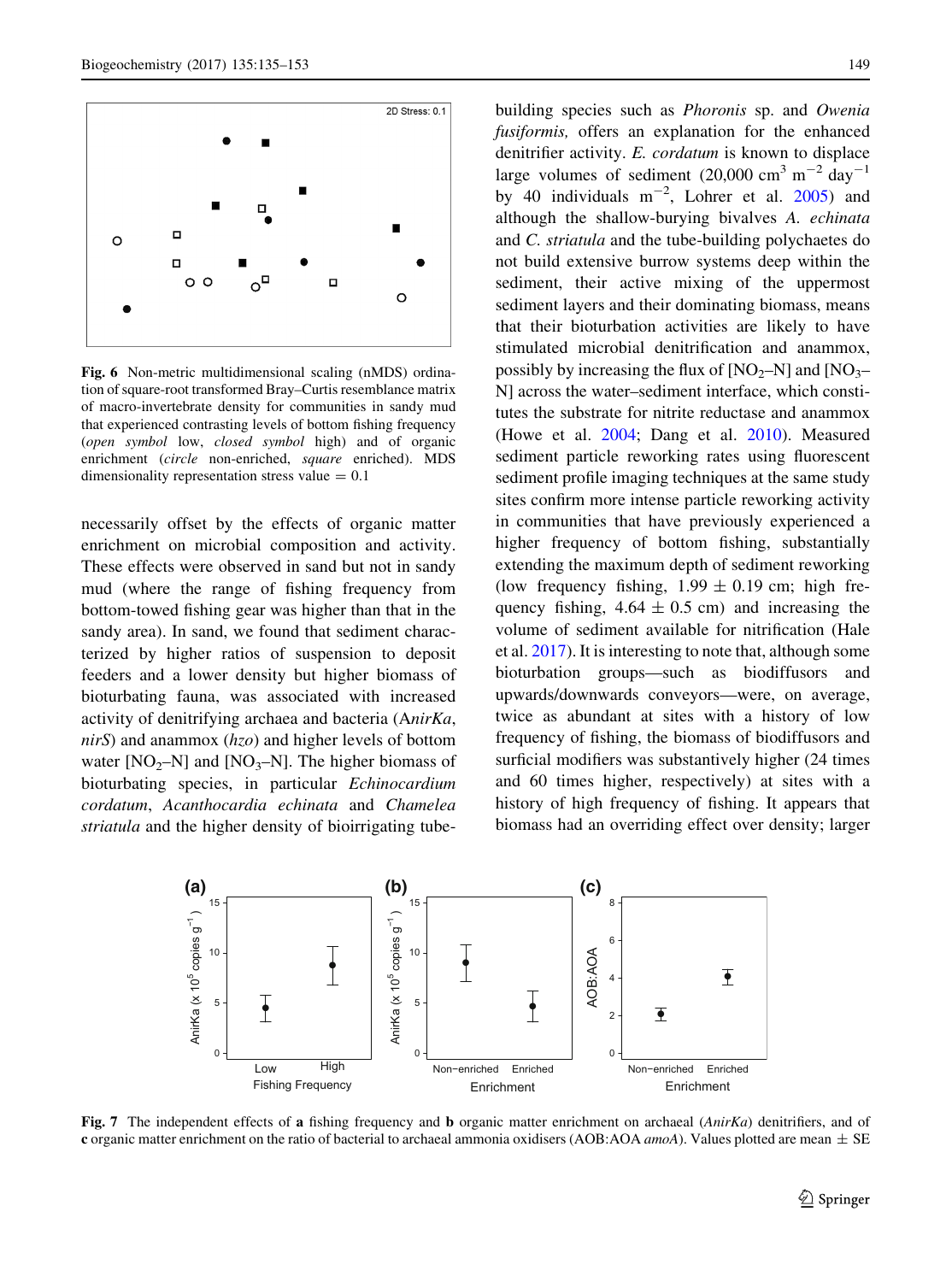individuals with a greater per capita effect on sediment mixing have a disproportionate effect on microbial activity and composition and, in turn, nutrient concentrations (Osinga et al. [1995;](#page-17-0) Bird et al. [1999](#page-16-0)). The increased abundance of active suspension feeders (relative to deposit feeders) is also likely to have stimulated microbial denitrification and anammox, through an increase in the provision of  $[NO<sub>2</sub>–N]$  and  $[NO<sub>3</sub>–N]$  as water is actively moved into the sediment during feeding (Howe et al. [2004;](#page-16-0) Dang et al. [2010](#page-16-0)). Although we may conclude that macrofaunal bioturbation and bioirrigation activities had a stimulatory effect on microbial denitrification, it remains unclear why we did not detect any change in archaeal or bacterial nitrifier (amoA gene) abundance in either sand or sandy mud sediments.

Given the findings elsewhere that report higher mortality of suspension feeders at locations that are subject to fishing activity (e.g. Tillin et al. [2006;](#page-17-0) van Denderen et al. [2015](#page-17-0)), it is surprising that we found a higher ratio of suspension to deposit feeders in sand communities that experienced a higher frequency of chronic fishing. However, a clear trend that emerges from previous studies is that the degree of natural disturbance in which a community develops determines the degree to which it is affected by bottom fishing (Kaiser and Spencer [1996](#page-17-0); Hiddink et al. [2006;](#page-16-0) Sciberras et al. [2013\)](#page-17-0). The macro-invertebrate communities at our sandy study sites are adapted to living in physically dynamic areas that are characterized by relatively high near-bed current flows (Hiddink et al. [2009\)](#page-16-0) and infrequent fishing activity  $(1.63 \text{ times } \text{year}^{-1})$ , so community recruitment and growth is unlikely to be significantly affected by fishing. In contrast, the macroinvertebrate communities of our sandy mud sites show substantive compositional changes that relate to a fishing frequency of 3.8 times  $year^{-1}$ , such that further increases in fishing activity  $(8.4 \text{ times year}^{-1})$  have proportionally less effect on microbial and/or macrofaunal community composition and structure. We recognize that our study would benefit from additional locations where bottom fishing is absent, but such areas were not comparable as they were characterized by very different habitat conditions (sediment composition, tide and wave stress). In agreement with Braeckman et al. [\(2014\)](#page-16-0), however, we find that that benthic functional diversity (expressed as community bioturbation potential,  $BP_C$ ) had a strong influence on biogeochemical cycling (sediment community oxygen consumption,

denitrification rates, alkalinity and NH4 fluxes) in sandy sediments with high  $BP<sub>C</sub>$  but not in muddy sediments, where the  $BP<sub>C</sub>$  was found to be significantly lower than in sand.

We hypothesized that the addition of organic matter would increase microbial activity (measured here as the gene transcript abundance). Thus, the correlation between enrichment and macrofaunal density and species richness in sandy mud and the relative biomass of different functional groups in sand was unexpected (given the short time scale of the experiment) and most likely the result of stochastic variation in the abundance of infauna and unrelated to the enrichment treatment. However, in sandy sediments, organic matter enrichment correlated with a reduction in the variation and mean activity of bacterial denitrifiers (nirS), and in sandy mud sediments with a reduction in mean activity of archaeal denitrifiers (AnirKa), and a change in ammonia oxidiser community structure, altering the ratio of ammonia oxidising bacteria to ammonia oxidising archaea (as in Gilbertson et al. [2012\)](#page-16-0). An effect, however, was not found for all microbes measured, for example for the nitrifiers (AOB *amoA*, AOA *amoA*) and anammox  $(hzo)$  in either sand or sandy mud. A number of studies have reported increases in bacterial biomass and activity upon addition of organic material within days or even hours (e.g. Luna et al. [2002](#page-17-0); Gihring et al. [2009](#page-16-0)). However, others have reported a delayed microbial response ( $\sim$  1–2 weeks) (Tait et al. [2015](#page-17-0)) as instead of feeding directly on sinking phytodetrital material, benthic microbes may consume the organic matter released via the grazing activity of deposit and suspension feeders, thus explaining the lack of response for some microbes in our study.

The lesser importance of organic matter enrichment relative to fishing frequency related changes in macrofaunal composition documented here, may be emphasising habitat-specific differences in organic matter incorporation rate and/or differences in the response time of different components of the benthic community. Our study highlights the importance of understanding the response of multiple ecosystem components over the longer term if we are to provide ecosystem-relevant evidence to underpin decisions that aim to secure the protection of natural capital (Pittman and Armitage, [2016](#page-17-0)), and ensure the sustainable management of coastal and shelf sea ecosystem services (Voss et al. [2013](#page-18-0)).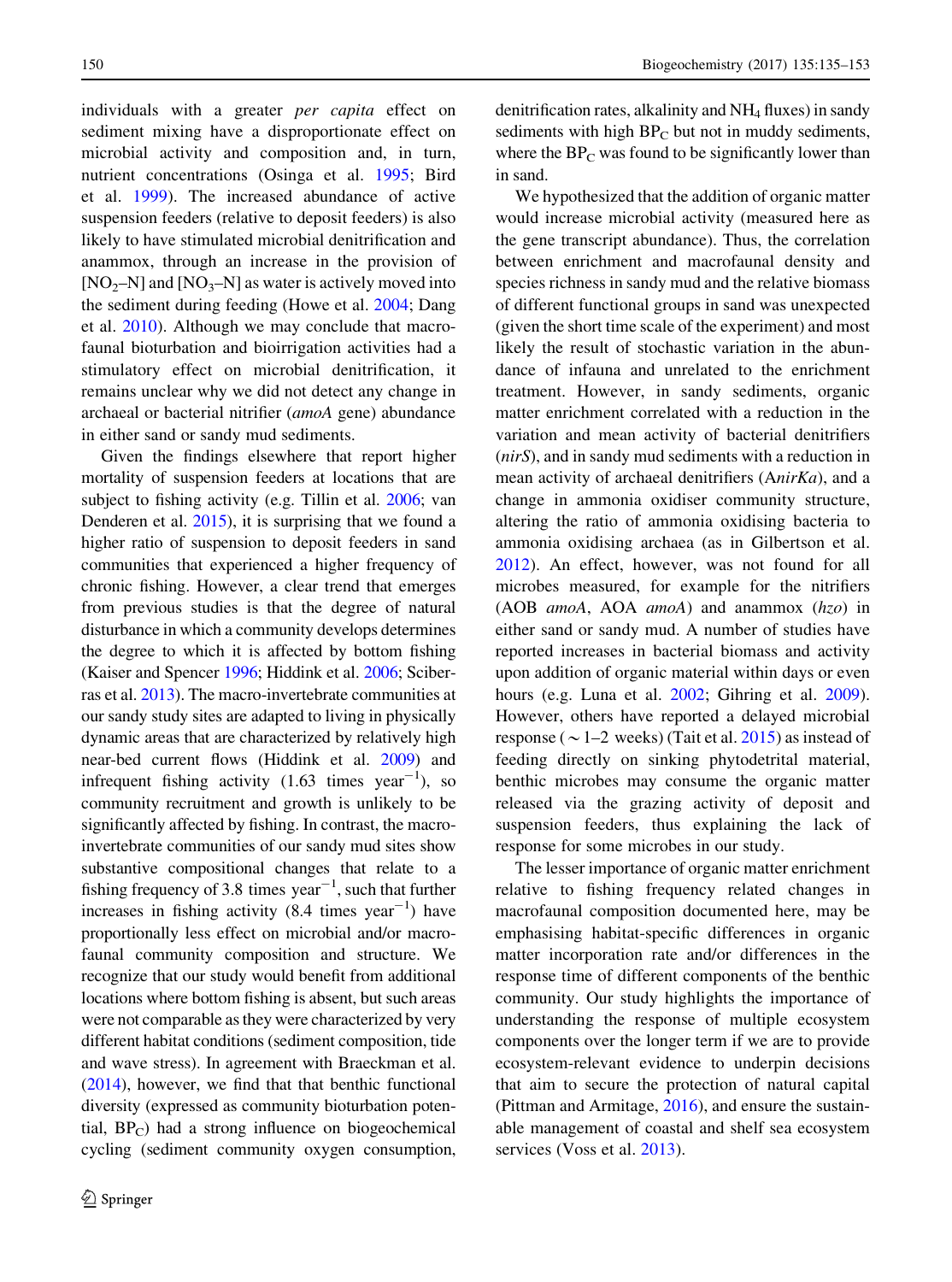<span id="page-16-0"></span>Acknowledgements Supported by Work Package 2 of the Shelf Sea Biogeochemistry Programme (SSB, WP2, NE/ K001906/1 and NE/K001639/1, 2011-2017), jointly funded by the Natural Environment Research Council (NERC) and the Department for Environment, Food and Rural Affairs (Defra). We also acknowledge the use of data obtained under EU FP7 BENTHIS (Benthic Ecosystem Fisheries Impact Studies, project 312088). The views expressed are those of the authors and do not necessarily represent those of NERC or Defra. We thank the crew of RV Prince Madog, Ashleigh Currie, Leigh Howarth, Steve Balestrini, and Marine Cendrier for technical assistance. All data are available from the British Oceanographic Data Centre, [https://www.bodc.ac.uk/data/](https://www.bodc.ac.uk/data/published_data_library/catalogue/10.5285/46ecc183-c08d-2211-e053-6c86abc0d02c/) [published\\_data\\_library/catalogue/10.5285/46ecc183-c08d-](https://www.bodc.ac.uk/data/published_data_library/catalogue/10.5285/46ecc183-c08d-2211-e053-6c86abc0d02c/)[2211-e053-6c86abc0d02c/](https://www.bodc.ac.uk/data/published_data_library/catalogue/10.5285/46ecc183-c08d-2211-e053-6c86abc0d02c/) (doi:[10.5285/46ecc183-c08d-2211](http://dx.doi.org/10.5285/46ecc183-c08d-2211-e053-6c86abc0d02c) [e053-6c86abc0d02c](http://dx.doi.org/10.5285/46ecc183-c08d-2211-e053-6c86abc0d02c)).

Open Access This article is distributed under the terms of the Creative Commons Attribution 4.0 International License ([http://](http://creativecommons.org/licenses/by/4.0/) [creativecommons.org/licenses/by/4.0/\)](http://creativecommons.org/licenses/by/4.0/), which permits unrestricted use, distribution, and reproduction in any medium, provided you give appropriate credit to the original author(s) and the source, provide a link to the Creative Commons license, and indicate if changes were made.

#### References

- Allen JI, Clarke KR (2007) Effects of demersal trawling on ecosystem functioning in the North Sea: a modelling study. Mar Ecol Prog Ser 336:63–75
- Bates S, Deepayan S and the R Development Core Team (2013) nlme: Linear and nonlinear mixed effects models. R package version 3.1-113
- Bertics VJ, Ziebis W (2009) Biodiversity of benthic microbial communities in bioturbated coastal sediments is controlled by geochemical microniches. ISME J 3:1269–1285
- Bird FL, Ford PW, Hancock GJ (1999) Effect of burrowing macrobenthos on the flux of dissolved substances across the water-sediment interface. Mar Freshwater Res 50:523–532
- Bolam SG, Coggan RC, Eggleton J, Diesing M, Stephens D (2014) Sensitivity of macrobenthic secondary production to trawling in the English sector of the Greater North Sea: a biological trait approach. J Sea Res 85:162–177
- Braeckman U, Yazdani Foshtoni M, Van Gansbeke D, Meysman F, Soetaert K, Vincx M, Vanaverbeke J (2014) Variable importance of macrofaunal functional biodiversity for biogeochemical cycling in temperate coastal sediments. Ecosystems 17:720–737
- Caffrey JM, Sloth NP, Kaspar HF, Blackburn TH (1993) Effect of organic loading on nitrification and denitrification in a marine sediment microcosm. FEMS Microbiol Ecol  $12.159 - 167$
- Conley DJ, Johnstone RW (1995) Biogeochemistry of N, P and Si in Baltic Sea sediments: response to a simulated deposition of a spring diatom bloom. Mar Ecol Prog Ser 122:265–276
- Dale AW, Prego R (2002) Physico-biogeochemical controls on benthic-pelagic coupling of nutrient fluxes and recycling in a coastal upwelling system. Mar Ecol Prog Ser 235:15–28
- Dang H, Chen R, Wang L, Guo L, Chen P, Tang Z, Tian F, Li S, Klotz MG (2010) Environmental factors shape sediment anammox bacterial communities in hypernutrified Jiaozhou Bay, China. Appl Environ Microb 76:7036–7047
- Duplisea DE, Jennings S, Malcolm SJ, Parker R, Sivyer DB (2001) Modelling potential impacts of bottom trawl fisheries on soft sediment biogeochemistry in the North Sea. Geochem Trans 2:112–117
- Falcão M, Gaspar MB, Caetano M, Santos MN, Vale C (2003) Short-term environmental impact of clam dredging in coastal waters (south of Portugal): chemical disturbance and subsequent recovery of seabed. Mar Environ Res 56:649–664
- Fanjul E, Grela MA, Iribarne O (2007) Effects of the dominant SW Atlantic intertidal burrowing crab Chasmagnathus granulatus on sediment chemistry and nutrient distribution. Mar Ecol Prog Ser 341:177–190
- Fiordelmondo C, Manini E, Gambi C, Pusceddu A (2003) Shortterm impact of clam harvesting on sediment chemistry, benthic microbes and meiofauna in the Goro Lagoon (Italy). Chem Ecol 19:173–187
- Franco MA, Mesel I, Demba Diallo M, Gucht VDK, Gansbeke VD, Van Rijswijk P, Costa MJ, Vincx M, Vanaverbeke J (2007) Effect of phytoplankton bloom deposition on benthic bacterial communities in two contrasting sediments in the southern North Sea. Aquat Microb Ecol 48:241–254
- Gihring TM, Humphrys M, Mills HJ, Huettel M, Kostka JE (2009) Identification of phytodetritus-degrading microbial communities in sublittoral Gulf of Mexico sands. Limnol Oceanogr 54:1073–1083
- Gilbertson WW, Solan M, Prosser JI (2012) Differential effects of microorganism-invertebrate interactions on benthic nitrogen cycling. FEMS Microb Ecol 82:11–22
- Goldberg R, Rose JM, Mercaldo-Allen R, Meseck SL, Clark P, Kuropat C, Pereira JJ (2014) Effects of hydraulic dredging on the benthic ecology and sediment chemistry on a cultivated bed of the Northern quahog, Mercenaria mercenaria. Aquaculture 428:150–157
- Hale R, Godbold JA, Sciberras M, Dwight J, Wood C, Hiddink JG, Solan M (2017) Mediation of macronutrients and carbon by post-disturbance shelf sea sediment communities. Biogeochemistry. doi:[10.1007/s10533-017-0350-9](http://dx.doi.org/10.1007/s10533-017-0350-9)
- Hiddink JG, Jennings S, Kaiser MJ, Queiros AM, Duplisea DE, Piet GJ (2006) Cumulative impacts of seabed trawl disturbance on benthic biomass, production, and species richness in different habitats. Can J Fish Aquat Sci 63:721–736
- Hiddink JG, Davies TW, Perkins M, Machairopoulou M, Neill SP (2009) Context dependency of relationships between biodiversity and ecosystem functioning is different for multiple ecosystem functions. Oikos 118:1892–1900
- Holme NA, McIntyre AD (1984) Methods for the study of marine benthos. Blackwell Scientific Publications, London
- Howe RL, Rees AP, Widdicombe S (2004) The impact of two species of bioturbating shrimp (Callianassa subterranea and Upogebia deltaura) on sediment denitrification. J Mar Biol Assoc UK 84:629–632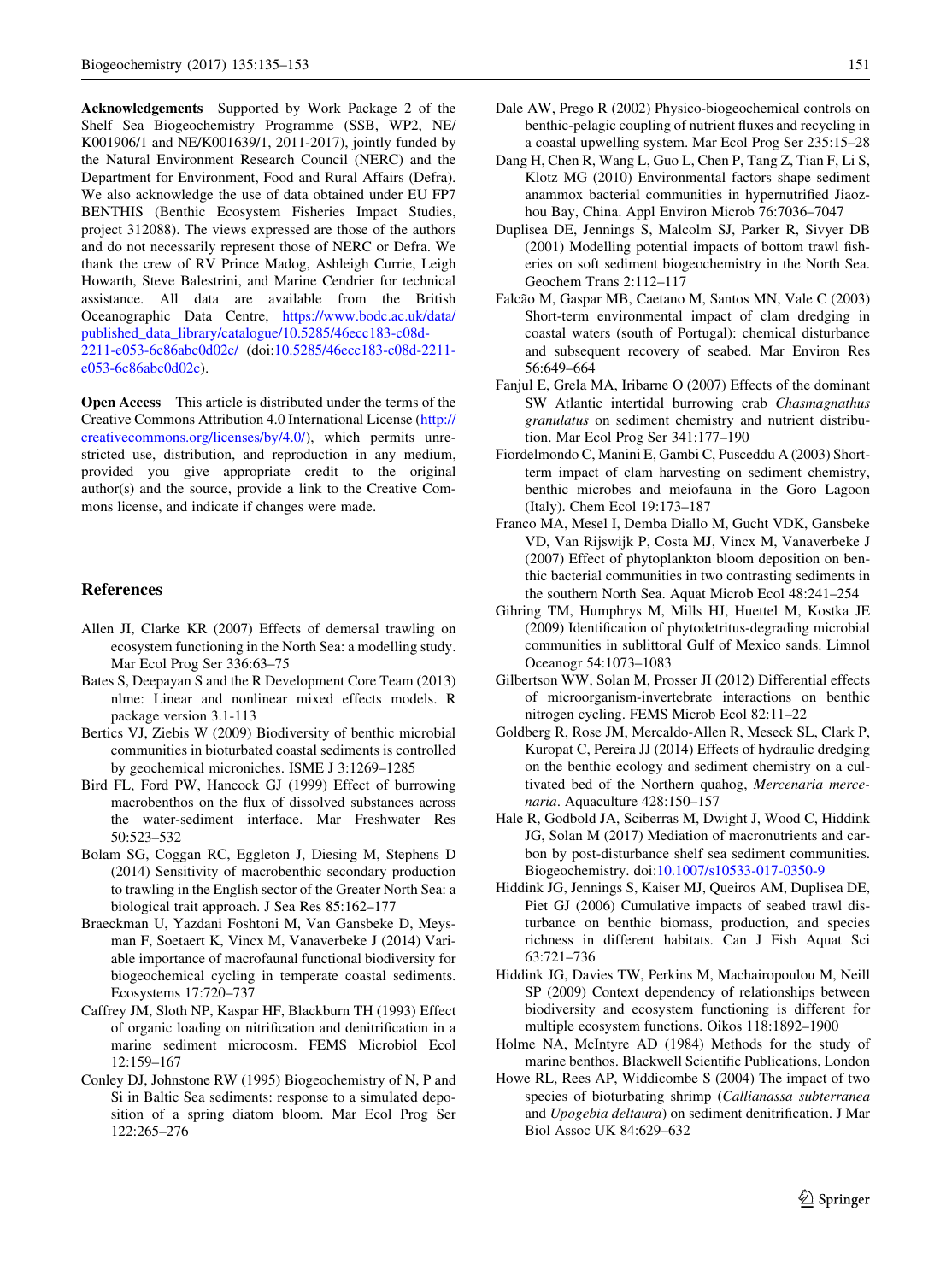- <span id="page-17-0"></span>Kaiser MJ, Spencer BE (1996) The effects of beam trawl disturbance on infaunal communities in different habitats. J Anim Ecol 65:348–358
- Kaiser MJ, Clarke KR, Hinz H, Austen MCV, Somerfield PJ, Karakassis I (2006) Global analysis of response and recovery of benthic biota to fishing. Mar Ecol Prog Ser 311:1–14
- Kitidis V, Tait K, Nunes J, Brown I, Woodward EMS, Harris C, Sabadel AJM, Sivyer DB, Silburn B, Kröger S (2017) Seasonal benthic nitrogen cycling in a temperate Shelf Sea: the Celtic Sea. Biogeochemistry. doi:[10.1007/s10533-017-](http://dx.doi.org/10.1007/s10533-017-0311-3) [0311-3](http://dx.doi.org/10.1007/s10533-017-0311-3)
- Kristensen E, Penha-Lopes G, Delefosse M, Valdemarsen T, Quintana CO, Banta GT (2012) What is bioturbation? The need for a precise definition for fauna in aquatic sciences. Mar Ecol Prog Ser 446:285–302
- Lambert GI, Jennings S, Kaiser MJ, Davies TW, Hiddink JG (2014) Quantifying recovery rates and resilience of seabed habitats impacted by bottom fishing. J Appl Ecol 51:1326–1336
- Laverock B, Gilbert JA, Tait K, Osborn AM, Widdicombe S (2011) Bioturbation: impact on the marine nitrogen cycle. Biochem Soc Trans 39:315–320
- Laverock B, Tait K, Gilbert JA, Osborn AM, Widdicombe S (2014) Impacts of bioturbation on temporal variation in bacterial and archaeal nitrogen-cycling gene abundance in coastal sediments. Environ Microb Rep 6:113–121
- Levin L, Blair N, DeMaster D, Plaia G, Fornes W, Martin C, Thomas C (1997) Rapid subduction of organic matter by maldanid polychaetes on the North Carolina slope. J Mar Res 55:595–611
- Lohrer AM, Thrush SF, Hunt L, Hancock N, Lundquist C (2005) Rapid reworking of subtidal sediments by burrowing spatangoid urchins. J Exp Mar Biol Ecol 321:155–169
- Luna GM, Manini E, Danovaro R (2002) Large fraction of dead and inactive bacteria in coastal marine sediments: comparison of protocols for determination and ecological significance. Appl Environ Microb 68:3509–3513
- MarLIN (2006). BIOTIC—biological traits information catalogue. Marine Life Information Network. Plymouth: Marine Biological Association of the United Kingdom. [http://www.marlin.ac.uk/biotic.](http://www.marlin.ac.uk/biotic) Accessed 03/07/2017
- Mayer LM, Schick DF, Findlay R, Rice DL (1991) Effects of commercial dragging on sedimentary organic matter. Mar Environ Res 31:249–261
- Mayor DJ, Thornton B, Zuur AF (2012) Resource quantity affects benthic microbial community structure and growth efficiency in a temperate intertidal mudflat. PLoS ONE 7:1–6
- Mermillod-Blondin F, Rosenberg R (2006) Ecosystem engineering: the impact of bioturbation on biogeochemical processes in marine and freshwater benthic habitats. Aquat Sci 68:434–442
- Mermillod-Blondin F, Rosenberg R, Francois-Carcaillet F, Norling K, Mauclaire L (2004) Influence of bioturbation by three benthic infaunal species on microbial communities and biogeochemical processes in marine sediment. Aquat Microb Ecol 36:271–284
- Olsgard F, Schaanning MT, Widdicombe S, Kendall MA, Austen MC (2008) Effects of bottom trawling on ecosystem functioning. J Exp Mar Biol Ecol 366:123–133
- Osinga R, Lewis WE, Wopereis JLM, Vriezen C, van Duyl FC (1995) Effects of the sea urchin Echinocardium cordatum on oxygen uptake and sulfate reduction in experimental benthic systems under increasing organic loading. Ophelia 41:221–236
	- Pilskaln CH, Churchill JH, Mayer LM (1998) Resuspension of sediment by bottom trawling in the Gulf of Maine and potential geochemical consequences. Conserv Biol 12:1223–1229
	- Pittman J, Armitage D (2016) Governance across the land-sea interface: a systematic review. Environ Sci Pol 64:9–17
	- Queiros AM, Birchenough SNR, Bremner J et al (2013) A bioturbation classification of European marine infaunal invertebrates. Ecol Evol 3:3958–3985
	- Quijón PA, Kelly MC, Snelgrove PVR (2008) The role of sinking phytodetritus in structuring shallow-water benthic communities. J Exp Mar Biol Ecol 366:134–145
	- R Development Core Team (2005) R: A language and environment for statistical computing, reference index version 2.2.1. R Foundation for Statistical Computing, Vienna, Austria. <http://www.R-project.org>
	- Rysgaard S, Risgaard-Petersen N, Sloth NP, Jensen K, Nielsen LP (1994) Oxygen regulation of nitrification and denitrification in sediments. Limnol Oceanogr 39:1643–1652
	- Sciberras M, Hinz H, Bennell JD, Jenkins SR, Hawkins SJ, Kaiser MJ (2013) Benthic community response to a scallop dredging closure within a dynamic seabed habitat. Mar Ecol Prog Ser 480:83–98
	- Sciberras M, Parker R, Powell C, Robertson C, Kroeger S, Bolam S, Hiddink JG (2016) Impacts of bottom fishing on the sediment infaunal community and biogeochemistry of cohesive and non-cohesive sediments. Limnol Oceangr. doi[:10.1002/lno.10354](http://dx.doi.org/10.1002/lno.10354)
	- Small C, Nicholls RJ (2003) A global analysis of human settlement in coastal zones. J Coast Res 19:584–599
	- Solan M, Cardinale B, Downing AL, Engelhardt KAM, Ruesink JL, Srivastava DS (2004) Extinction and ecosystem function in the marine benthos. Science 12:1177–1180
	- Tait K, Airs RL, Widdicombe CE, Tarran GA, Jones MR, Wddicombe S (2015) Dynamic responses of the benthic bacterial community at the Western English Channel observatory site L4 are driven by deposition of fresh phytodetritus. Prog Oceanogr 137:546–558
	- Tillin HM, Hiddink JG, Jennings S, Kaiser MJ (2006) Chronic bottom trawling alters the functional composition of benthic invertebrate communities on a sea-basin scale. Mar Ecol Prog Ser 318:31–45
	- Trimmer M, Petersen J, Sivyer DB, Mills C, Young E, Parker ER (2005) Impact of long-term benthic trawl disturbance on sediment sorting and biogeochemistry in the southern North Sea. Mar Ecol Prog Ser 298:79–94
	- van Denderen PD, Bolam SG, Hiddink JG, Jennings S, Kenny A, Rijnsdorp AD, van Kooten T (2015) Similar effects of bottom trawling and natural disturbance on composition and function of benthic communities across habitats. Mar Ecol Prog Ser 541:31–43
	- van Oevelen D, Soetaert K, Franco MA, Moodley L, van Ijzerloo L, Vincx M, Vanaverbeke J (2009) Organic matter input and processing in two contrasting North Sea sediments: insights from stable isotope and biomass data. Mar Ecol Prog Ser 380:19–32